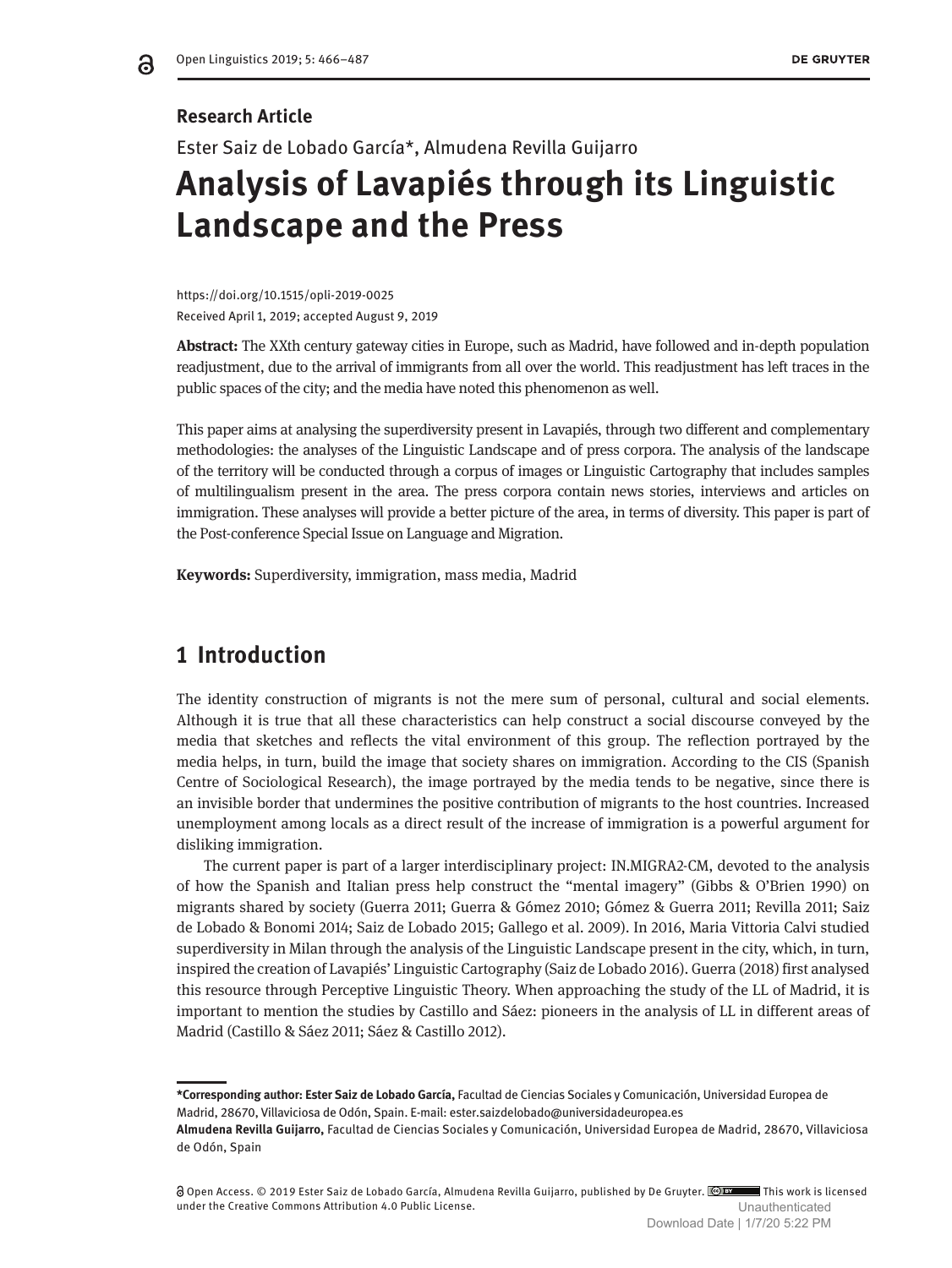This paper combines both methodologies: the analysis of a press corpus and of the Linguistic Landscape (LL) of the area, in an attempt to draw a complete picture of immigrant's identity creation and portrayal in a given geographical location: Lavapiés. The fact that the researchers who have conducted this study belong to different but complementary academic backgrounds, Intercultural Communication and Journalism, increases the value of this interdisciplinary analysis.

Immigration has always played a key role when revitalizing the economy. In periods of economic growth, immigration increases due to the need of labour force; whereas in periods of economic recession, unemployment increases and, as a result, there is a deceleration in the arrival of immigrants to the host country. According to the OECD (De la Dehesa 2008; Carrasco & Ortega 2006), there is no empirical evidence that correlates the effects of immigration to wage cuts or the loss of jobs by locals. Conversely, immigration has proven to help aging societies and increase the host country's GDP, not only through taxes, but also by consuming goods and products in the host country.

In 2017, the death rate surpassed the birth rate, according to the *Estudio de Proyección de la Población de España 2013-2023, INE* (Study on the Projection of the Spanish Population); a situation Spain has not faced since the Civil War. By 2050, the government estimates that 30% of Spaniards will be senior citizens – over 65 years of age. Although it is true that the newcomers can help palliate this problem, ageing countries cannot merely rely on them, since immigration flows are far more unpredictable than birth and death rates. The host countries should develop policies designed to increase birth rates (Aldrey & López 2013).

Before moving onto the description of the geographical area of this study, it is important to mention the concept: "ethnic economies", which can be defined as "an immigrant or minority business and employment sector that coexists with the general economy" (Light et al. 1994: 65). According to Riesco (2010), ethnic economies cover the gap of specific culturally bound products that can saturate quickly, as the number of newcomers stagnates or decreases. It is key to mention that, at least in Lavapiés, ethnic economies tend to market their products to the population at large, not only to a specific group of consumers.

# **2 Lavapiés**

Lavapiés, although not strictly a *barrio*, or at least from an administrative point of view, is one of the areas, together with *El Rastro,* that shape the neighbourhood of Embajadores, in Madrid's city centre. The sociological data provided in this paper will correspond to the administrative neighbourhood, since there are no specific data for Lavapiés.

According to Madrid's City Council, in 2016 -when the images of the Linguistic Cartography (LC) were collected-, 24.6% of the 44,793 citizens officially registered in Embajadores where foreigners. Since Lavapiés is an area within a neighbourhood, and because many of these newcomers are not registered, it is difficult to estimate the exact number. That said, one need only take a stroll up and down the streets of Lavapiés to find a diversity far greater than that of the rest of the neighbourhood; as El País proclaims: "Lavapiés es casi la ONU" (*El País*, 28/06/2016).

From the XVIII century onwards, *chulapos*, *majos* and *manolos* –popular demonyms for the inhabitants of the Madrilian neighbourhoods of *Malasaña*, *Chamberí* and *Lavapiés*, respectively, shaped Madrid's *casticismo* or genuine tradition. Lavapiés has neighboured some public figures who have helped create and define Spanish culture, such as: Miguel de Cervantes, Gloria Fuertes, Ramón Mª del Valle Inclán, Pedro de Churriguera or Pedro de Rivera, to name a few. In the 80's, it was a degraded and marginalized area; therefore, it became a perfect enclave for those contesting the capitalist system (Cabrerizo et al. 2015).

Nowadays, it still maintains some of its past anti-systemic essence and still hosts a lot of self-managed activist and cultural centres, such as *Tabacalera* [\(http://latabacalera.net/\)](http://latabacalera.net/)) and *La Quimera* (https:// [www.facebook.com/laquimeradelavapies.csoa/\)](http://www.facebook.com/laquimeradelavapies.csoa/))*,* the citizen's initiative *Red de Huertos Urbanos* (Web of Urban Vegetable Gardens, https://redhuertosurbanosmadrid.wordpress.com/) that promotes communal gardening in empty or abandoned sites within the city, as well as a number of different associations. All these neighbour-driven initiatives contrast with the growing risk of gentrification in the area (Bernier et al. 2018), particularly since the magazine Time Out chose it "The best of the *barrios*".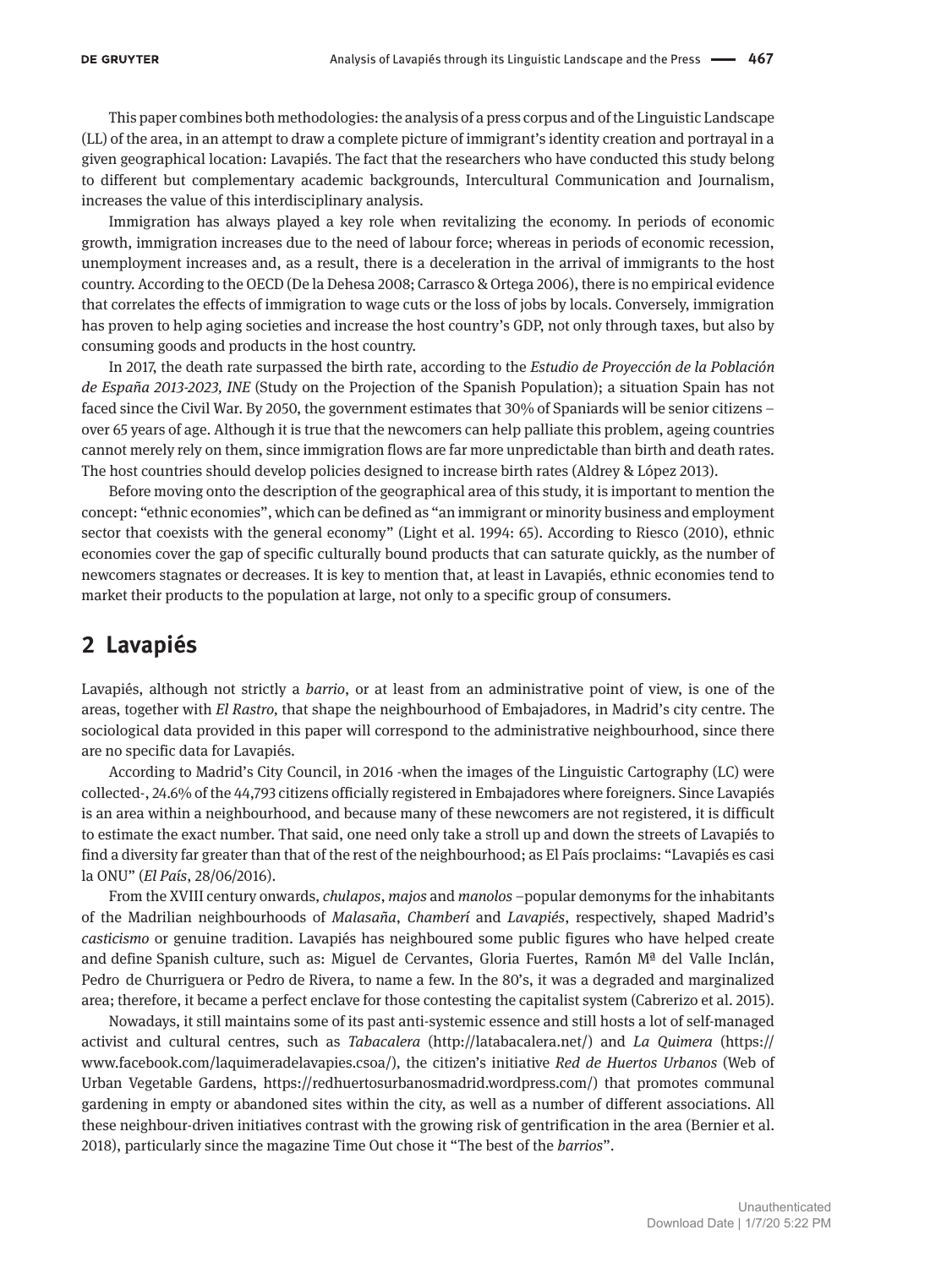

**Figure 1.** Map of Lavapiés. Source: Google Maps

According to Carlos Osorio in his monograph *Lavapiés y El Rastro* (2014), by the end of the XX<sup>th</sup> century, many immigrants coming from other continents arrived: initiating the intense mixture of cultures that currently characterizes this *barrio*. It is unique, since it not only harbours over 80 nationalities, but also these newcomers have settled down without conflicts.

Lavapiés is the most intercultural barrio of Madrid's central district, and it allows the researchers to analyse the territory from a multi-ethnic perspective, as a "lugar de encuentro entre grupos sociales complejos y diferenciados, que exhibe la condición sociocultural de la vida urbana" [symbolic space or meeting point of complex and different social groups that display the sociocultural traits of urban life] (Ramírez Kuri 2015). This superdiverse enclave exhibits "dinámicas de cambio demográficas y sociolingüísticas que se han manifestado visiblemente en su paisaje lingüístico multilingüe y en los modelos de comunicación y construcción semiótica de su espacio"

[Demographic change and sociolinguistic dynamics that are visibly expressed in the multilingual landscape and in the communication models and semiotic construction of a particular space] (Moustaoui Srhir 2018: 198). According to the same author, this population reorganization can transform old neighbourhoods into strategic, multicultural and multilingual areas: such is the case of Lavapiés, which has become a strategic area to analyse population readjustment processes.

# **3 Objectives and Methodology**

The main purpose of this study is to carry out an exploratory analysis of superdiversity in the area of Lavapiés. Through a combined analysis: the Linguistic Landscape by which the newcomers construct their identities in the public space, and the analysis of a corpus of news stories linked to this specific area, to study the image portrayed by the press. As it has been discussed earlier on, the press shapes the perception that the general population has on immigration and the LL shows the traces of how immigrants have settled down in the area, and have made their own identity visible.

Lippman (1965: 11) metaphorically explains how the analyst that wants to approach the analysis of the public opinion in a given matter, should recognize "the triangular relationship between the scene of action, the human picture of that scene, and the human response to that picture working itself out upon the scene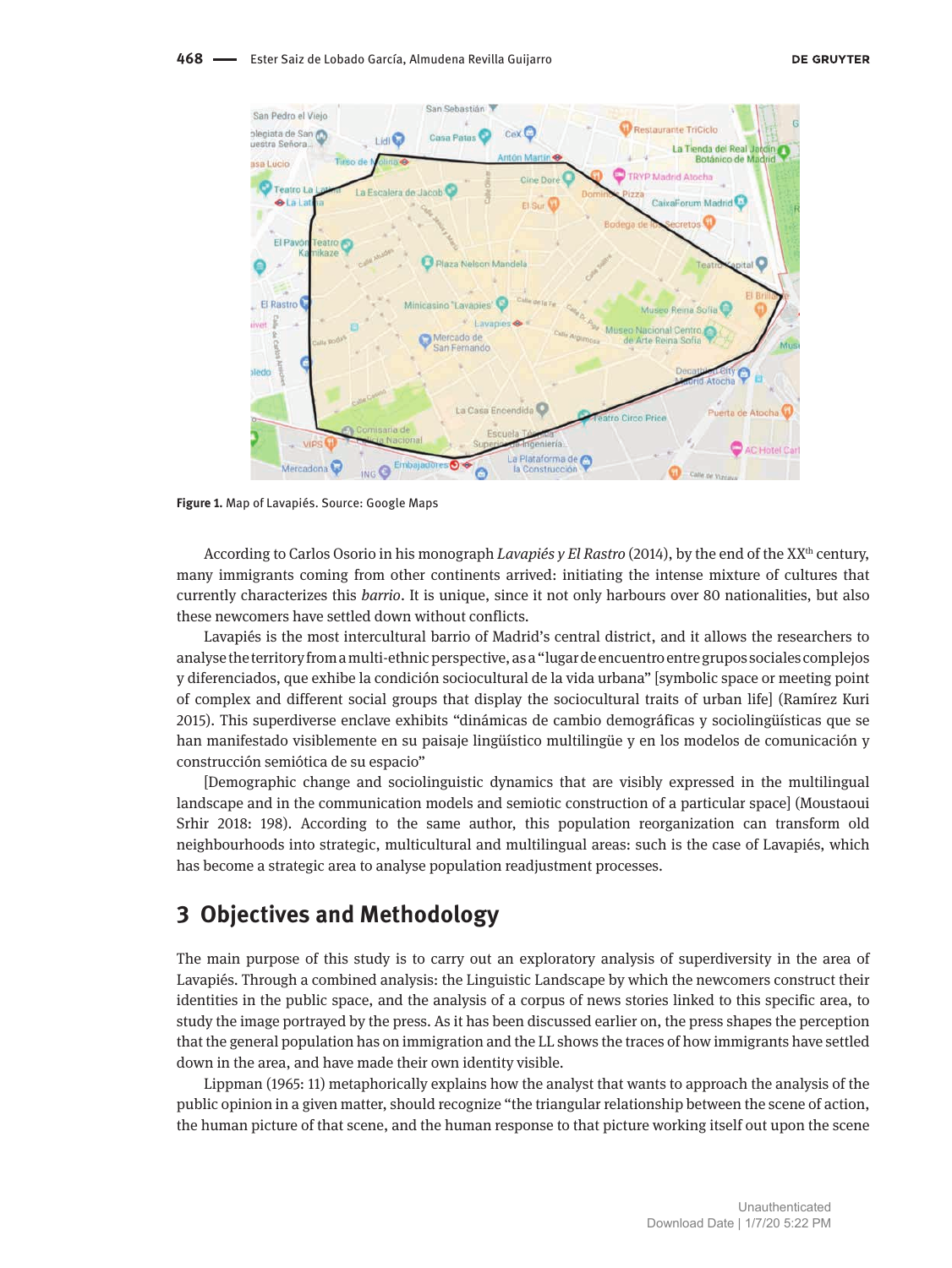of action". If we were to draw a parallelism between the quote and our methodologies, we could argue that the following methodological proposals will cover the study of the scene and the human picture.

### **3.1 Linguistic Cartography of Lavapiés**

Linguistic landscape has proven to be "one branch of Sociolinguistics (…) of "immense interdisciplinary value" (Blommaert 2013: 5) and "a linguistic approach for urban studies" (Leeman & Modan 2009: 336). It can be defined as the "(…) language in the environment" (Shohamy & Gorter 2008: 1) and has actually become the meeting point where local stories meet global design (Edwards & Pérez 2013); therefore a good strategy to analyse the new multicultural population readjustment in Lavapiés.

The *Cartografía Lingüística de Lavapiés* (available at https://goo.gl/MQp1pr) includes 141 images or samples of the LL in the area, which will be analysed descriptively and the reader can access while going over Section 4.1. It is a free resource that approaches the user to this new ethnographic reality through a corpus of images, which reveal the linguistic and cultural landscape of Lavapiés.

The corpus of images uploaded to *StoryMap* "maps that tell stories" (https://storymap.knightlab.com/), a free software developed at Northwestern University by *Knightlab:* "a community of designers, developers, students, and educators working on experiments designed to push journalism into new spaces" (https:// knightlab.northwestern.edu/). This software allows the user to upload images and audio files, as well as the geographical location of these items, by entering the coordinates (provided by GoogleMaps) or the street's address. Once the study is completed, the content can be shared, which makes this resource very useful. When accessing the resource, on the right hand side of the screen, there is an audio file with a short introduction to the Cartography in Spanish, and on the left hand side the map displaying all the samples.

A group of undergraduate students from Translation and Intercultural Communication at the *Universidad Europea de Madrid* collected the images that conform Lavapiés' Linguistic Cartography, in the months of November and December 2016, as part of an activity about superdiversity in the territory. The students were given the following guidelines: to record all signs of linguistic diversity through pictures that they would then upload, together with their geolocation, to *StoryMap.*

### **3.2 Press corpora**

The second part intends to reveal how the press reflects and shapes the collective image of Lavapiés regarding the immigrant population. Even though in the studies mentioned in Section 1, in which the Spanish press portrayed immigration as a negative phenomenon, both researchers are inclined to believe that news linked to the area of Lavapiés will present immigration in a better light.

The press has always played a key role when shaping the mental imaginary of society "about social groups and events most majority group members have little direct knowledge about" (Van Dijk 2010: 7). Since immigration in Spain started increasing at the end of the  $XX<sup>th</sup>$  century, a large portion of the population has not yet had direct contact with immigrants. This shows "how indirectly we know the environment in which nevertheless we live (…) whatever we believe to be a true picture, we treat as if it were the environment itself" (Lippman 1965: 4), and how much the public opinion relies in the media, since "'you read it in the paper every day' is a well-known move in the argumentative defence of prejudices expressed in conversation" (Van Dijk 2010: 7). The same author points out that the press tends to convey the endogroup-exogroup ideological polarization (Van Dijk 2008: 192), which increases the power imbalance between Spaniards and immigrants.

Both, the General 2010 and 2011 (Saiz de Lobado 2015) and the Lavapiés corpora were collected using Factiva, a global news database and the processed and managed using WordSmith. In order to do so, the researchers used the same set of extensive immigration related keywords. The only difference in this case is that the word *Lavapiés* was also included, and that the period ranges from 1999 up to the year 2016, in which the images of the LC were collected.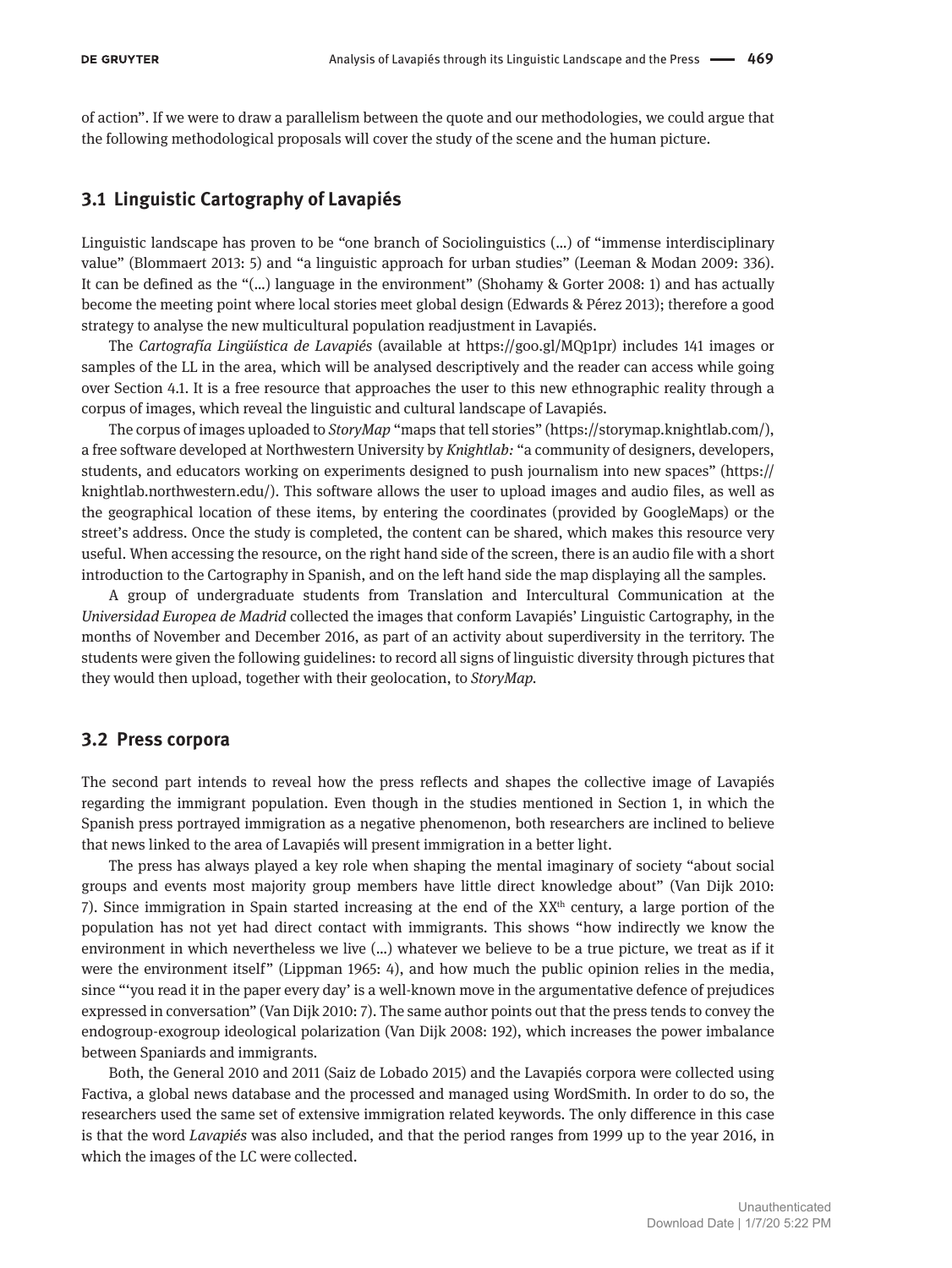The reason behind the use of the same set of keywords is to replicate the 2010-2011 corpus of news, for comparison purposes, in order to analyse if there are significant differences and/or parallels between them. The first one includes news stories at a regional level (Comunidad de Madrid), and the second one is geolocalized in a specific area. Each news story (that include news stories, reports, articles and interviews) will be classified as positive, negative or neutral depending on how they portray or what light they shed on immigration and its actors.

Section 5 will provide a descriptive analysis and discussion on the main results. First, an overall analysis of the main traits of the corpus of Lavapiés, as a complementary methodology to the LC in order to see the entire picture of superdiversity in the area. The second part of the analysis will try to unveil the differences in how each of the corpora portrays immigration. In order to do so, the information has been codified into two variables to find correlations between the geolocalization and the assessment of the news contained in each corpus. The first nominal independent variable codifies the news as belonging to: General corpus=1 and Lavapiés=2 corpus. The second, nominal dependent variable codifies the assessment of the news as: positive=1; negative=2, neutral/ambiguous=3 (Saiz de Lobado 2015). Analysis of a contingency table comprised of the aforementioned variables will allow for the identification of possible correlations, verified by χ² tests (p-value< 0.05). Furthermore, the direction and intensity of the trend will be determined, through the analysis of the adjusted residuals (p-value>1,96 / p- value<- 1,96).

# **4 Linguistic Landscape**

The term Linguistic Landscape was first defined by Landry and Bourhis (1997: 25) as "the language of public road signs, advertising billboards, street names, place names, commercial shop signs, and public signs on government buildings combine to form the LL of a given territory, region, or urban agglomeration". Both authors stress the importance of the linguistic signs contained in places of some degree of official nature, of top-down communication nature. We believe the scope of the definition should be widened; the one provided by Shohamy and Gorter (2008: 1) broadens up the concept: "language in the environment, words and images displayed and exposed in public spaces, that is the center of attention in this rapidly growing area referred to as Linguistic Landscape". It covers a wider range of means of communication, bottom- up as well, since "it incorporates multimodal theories to include also sounds, images, and graffiti" (Shohamy & Gorter 2008: 4).

In most cases, graffiti do not have the constraints of institutional communication and are a powerful tool of free expression, as one of their main functions is to defy authority. They are seen, therefore, as transgressive semiotics: an alternative mode of communication for those outside the system (Scollon & Scollon 2003; Pennycook 2009). Coulmas (2009) points out that, since antiquity, graffiti have been key when defining subculture, resistance, sacrilege and blasphemy in the public sphere.

Before moving onto the analysis, it is important to point out that the process of identity creation is a process of semantic construction, by which a group of attributes gains priority over others: it is a negotiation (Castells 2010). The degree of visibility of the different languages is proof of "ethnolinguistic vitality" that, in turn, "reflects societal hierarchies" (Pappenhagen et al. 2016: 147) or a power imbalance (Van Dijk 2008, and Van Dijk 2010). The different languages present in the territory are a direct consequence of the presence and participation of people belonging to different linguistic communities and cultures (Barni & Bagna 2016: 60).

This power imbalance is linked directly to bottom-up and top-down communication. 'Top-down' LL items include those issued by the national and bureaucracies – public institutions, signs on public sites, public announcements and street names. 'Bottom-up' signs, on the other hand, include those that were issued by individual social actors –shop owners and companies – like the name of shops, signs on businesses and personal announcements (Ben-Rafael et al. 2006: 14).

To sum up, through this cartography we will analyse, on the one hand, whether the signs present in the territory are linked to bottom-up or top-down relations. On the other hand, the linguistic hierarchy, or the power relation of the languages present in the different signs in the territory. The combined analysis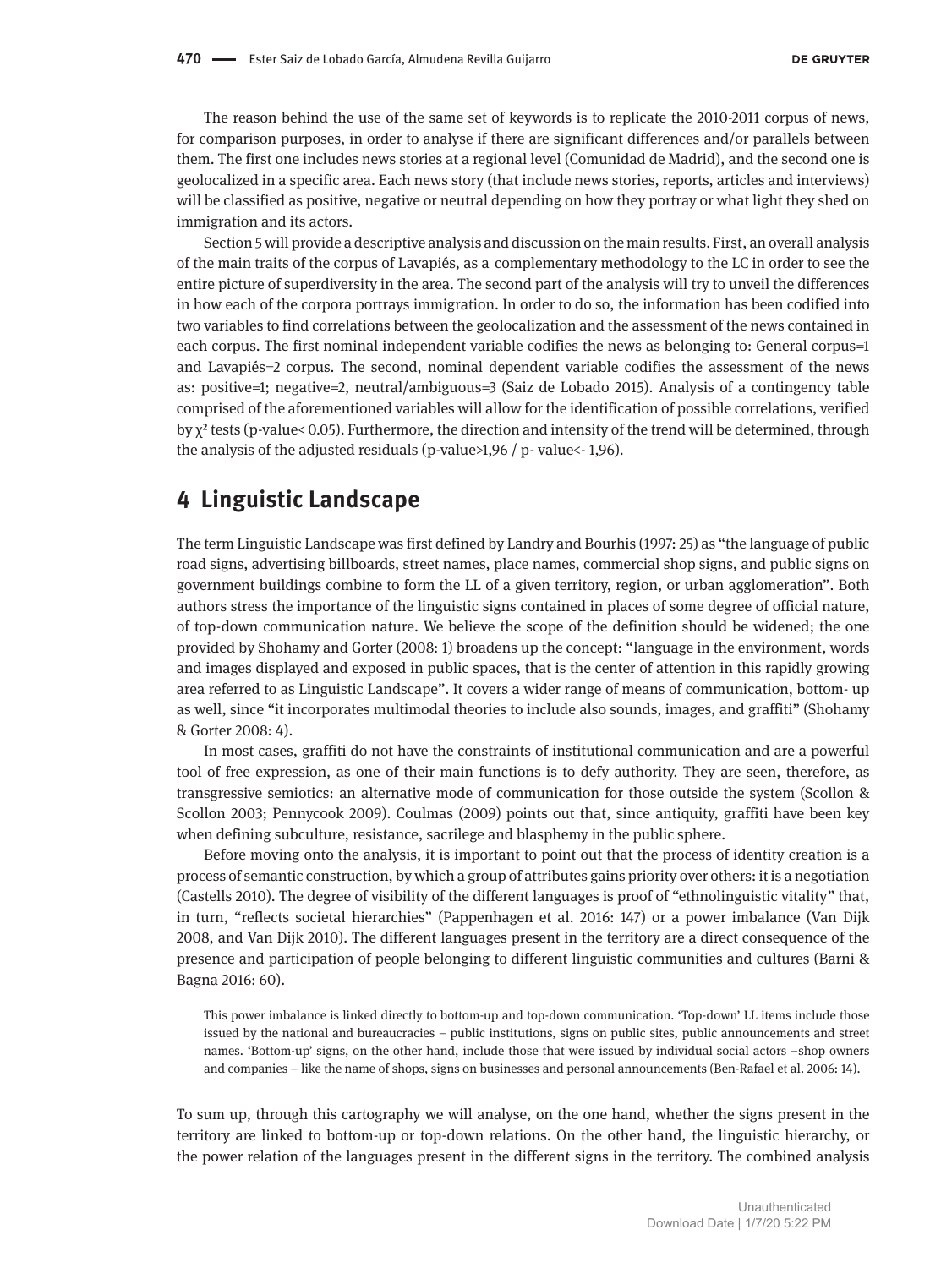will be a picture of the semiotic construction of the space, as well as the identity negotiation between the languages present.

### **4.1 Linguistic Cartography: Analysis and Discussion**

According to Shohamy and Gorter (2008), Linguistic Landscape collects the language – in a very broad sense- of the environment that for the purpose of this study has been translated into a corpus of 141 images corpus or Linguistic Cartography (Saiz de Lobado 2016) (see Section 3.1.) found in Lavapiés. Even though the main analysis will focus on linguistic signs, in some cases, images will also be considered a source of semantics. As discussed in the previous sections, the study of LL is a starting point to analyse the population readjustment, superdiversity and multilingualism present in the territory.

The samples collected have been grouped in nine different categories (see Table 1): commercial activities amount for 87.2% of the linguistic samples collected, whereas 12.8% depict non-commercial activities.

**Table 1:** Types of activities

|                            | Frequency | Percentage |
|----------------------------|-----------|------------|
| <b>Travel agencies</b>     | 4         | 2.8        |
| Grocery stores             | 26        | 18.4       |
| Others                     | 12        | 8.4        |
| <b>Fashion accessories</b> | 27        | 19.1       |
| Hair and beauty products   | 15        | 10.6       |
| Restaurants                | 34        | 24.1       |
| Craftwork shops            | 9         | 6.4        |
| Posters                    | 6         | 4.3        |
| Graffiti                   | 8         | 5.7        |
| Total                      | 141       | 100.0      |

The following subsections will provide a descriptive analysis of the LL samples collected, to analyse this new "sociological semantics" (Halliday 1972) of Lavapiés. Note that the group *Others* includes all the linguistic samples of activities that had less than 3 repetitions. Due to matters of space, it will not be possible to attach all the images that we refer to; however, they are all identified with their corresponding numbers in the LC, which the reader is welcome to check while going over this section.

#### **4.1.1 Travel agencies**

All the travel agencies included in the LC (Samples: 6, 7, 15, 35) are Arab names, transcribed into the alphabet, and make 2.8% of the sample. All of them, but Sample 35, include Spanish in their signs. Sample 6 is both multilingual and multilocal, since three languages are used (Arabic, Spanish and English) and three different –and very extensive- part of the world are mentioned: Asia, Africa and Latin America.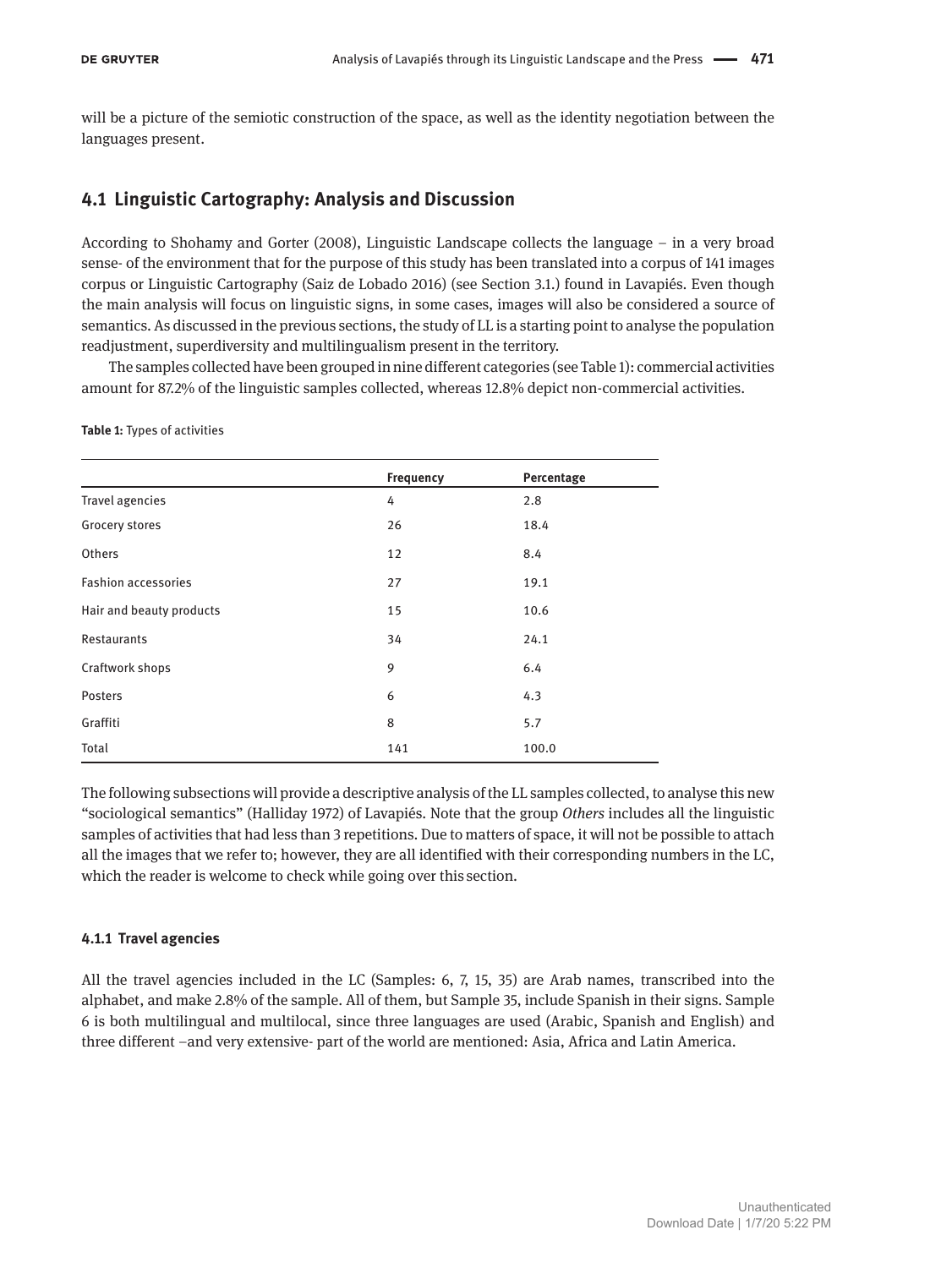

#### **Figure 2:** Sample 6

According to the results obtained by Calvi (2018) in a similar study conducted in Milan, geographical locations and the use of different languages are a tactic to make immigrants feel identified, and to privilege these linguistic and cultural groups, as the main commercial target, although, as pointed out by the same author, it is not the most common strategy.

#### **4.1.2 Grocery stores**

One of the larger groups of samples that accounts for 18.4% of the overall activities, includes grocery stores (Samples: 17, 20, 21, 22, 24, 27, 28, 29, 40, 54, 55, 57, 66, 70, 73, 80, 86, 90, 92, 103, 127, 129, 131, 134, 136, 138). Spanish, Arabic, Chinese, English, Bengali and French are the languages present. The most widespread language in this group is Spanish, due to commercial and practical reasons: as a way of approaching the largest number of customers (Calvi 2018: 162).

This contrasts with the samples (20, 21, 22, 27, 28, 66, 134, 136, 138) that contain the word *halal*, directed, as in the case of the travel agencies, to a specific group, without ruling out the rest of the population (Moustaoui Srhir 2018). These samples also show that an increasing community of consumers of specific products is growing in the territory. In fact, Moustaoui Srhir (2018: 218) believes that "el uso del árabe en el PL madrileño no se podría considerar únicamente un proceso de configuración y representación lingüística del espacio, es también un proceso de interacción y negociación de diferentes identidades y formas de pertenencia" [The use of Arabic in the Madrilian LL should not be considered only a process of linguistic representation and configuration of a given space; it is as well a process of interaction and negotiation between different identities and ingroups].

Figure 3: Sample 138 (currently in page 471). As seen in Figure 3, this butcher's does not specify –through linguistic signs-, that customers can only buy *halal* meat in this establishment. This is one of the cases, as mentioned earlier, in which visual language produces semantics that are not conveyed by words: if one pays close attention to the picture listing the animal meat they sell, pork is missing. It is also worth noting that, by using the word *carnicería* in Spanish, this business becomes a perfect example of interaction with all types of customers, together with process of identity creation and negotiation in the area.

#### **4.1.3 Others**

This eclectic group comprises 8.4% of the overall activities; those that presented less than three repetitions: cultural associations, electronics, houseware, a flower shop, the chemist's, a launderette and internet cafes.

The previous *halal* butcher's example contrasts with Sample 24: a multilingual bakery store. In this case, the owners have used multilingualism, and, hence, interculturality, as a business strategy.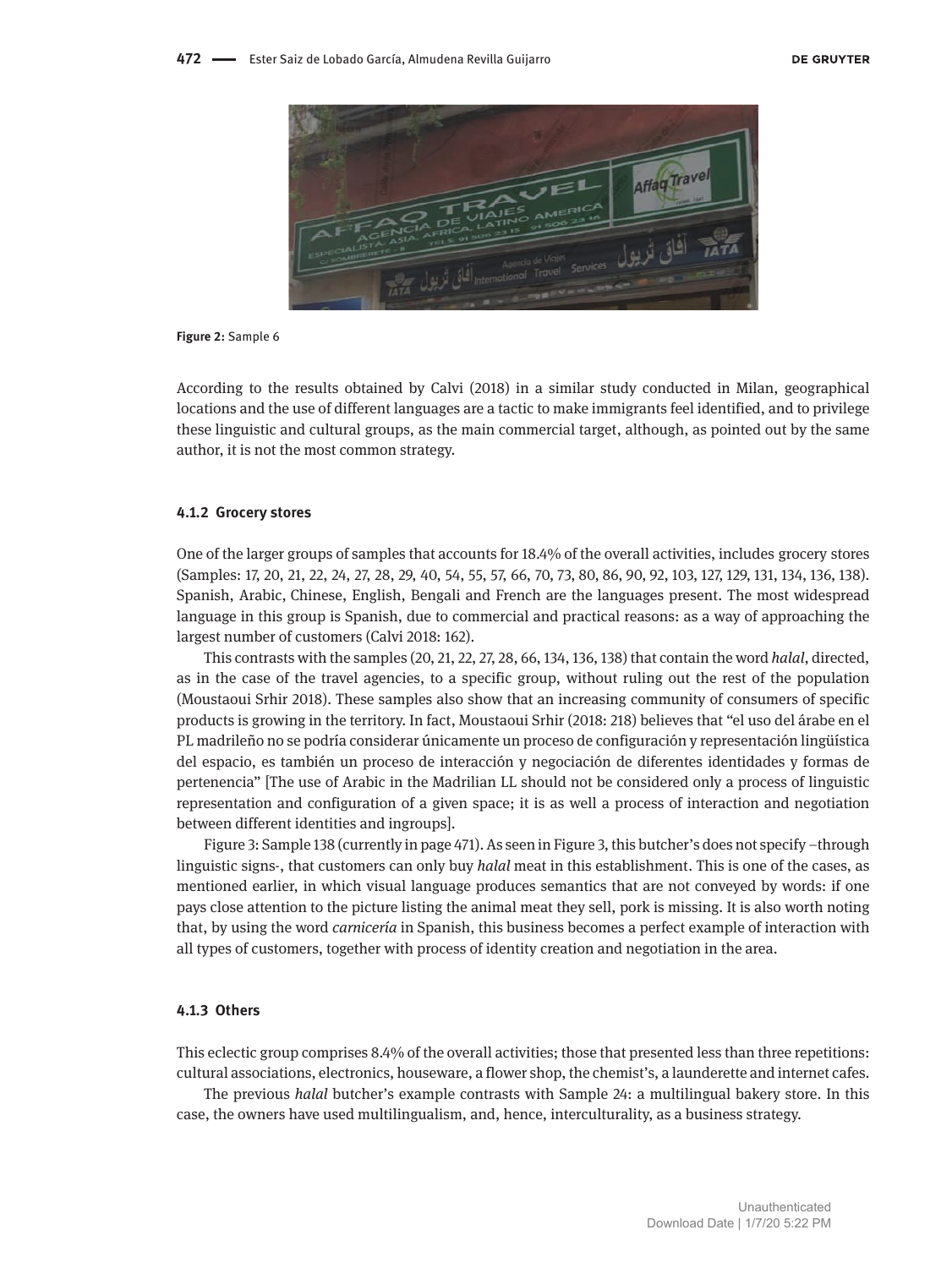

**Figure 3:** Sample 138



**Figure 4:** Sample 24

This example –not the only one- is evidence of the gentrification process rather than of the immigration related LL. As mentioned in the previous section, *Time Out* chose Lavapiés as one of the coolest neighbourhoods in the world, mainly due to its multiculturalism. Businesses not related to ethnic economies are taking advantage of the new population readjustment as a tactic to attract customers.

This would be the case as well of Figure 5: a launderette. Some years ago, together with the massive increase in tourism and spread of vacation rental apartments, launderettes started appearing in the neighbourhood –note that, culturally speaking, the vast majority of Spaniards have washing machines at home.

In this case, once more, linguistic diversity is used as a business strategy, not targeted to the specific communities that speak those languages. That is the case, as well, of Sample 72, a sign at a coffee shop that reads "my home" in several languages.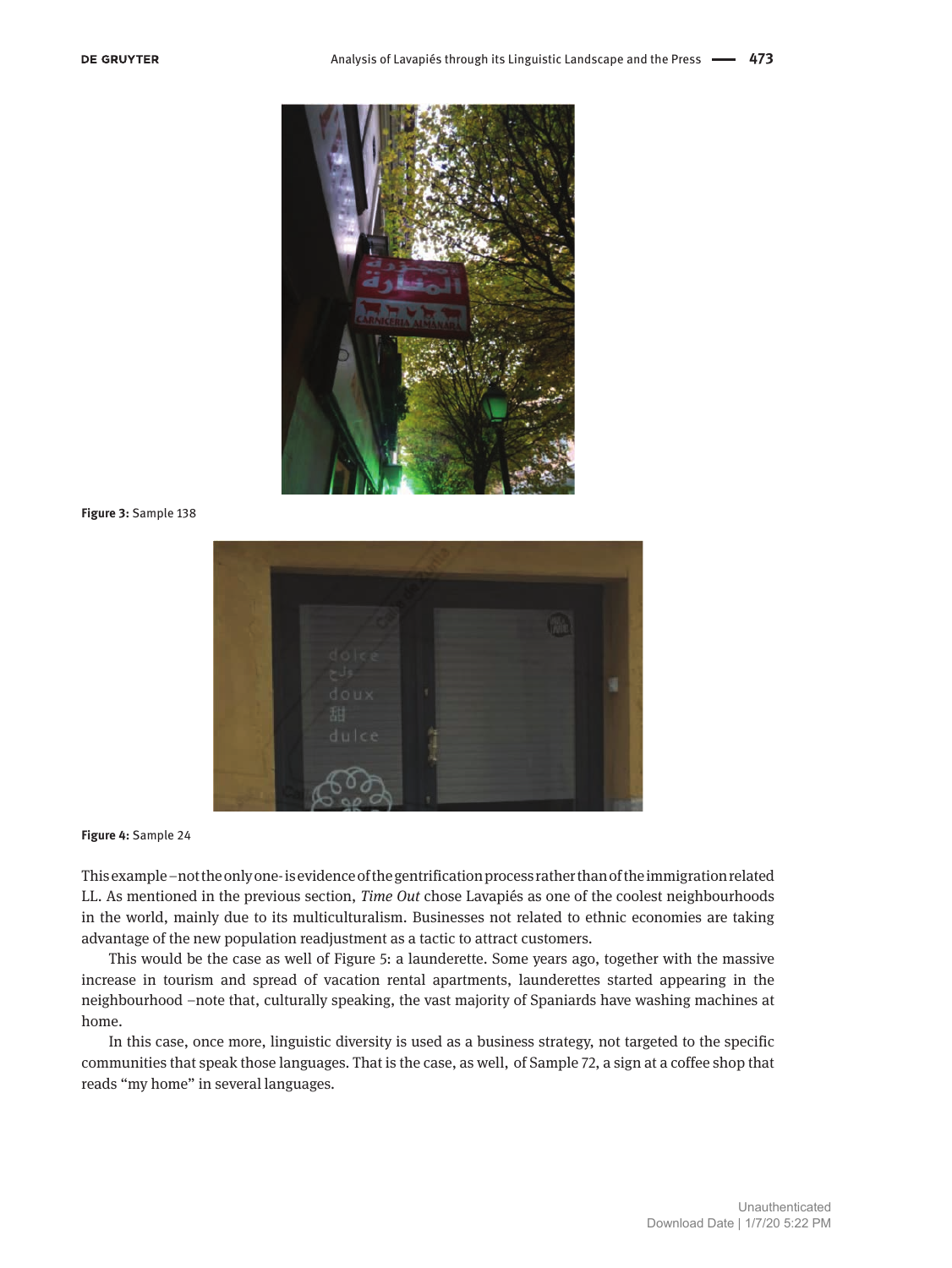

*Figure 5:* Sample 51

The previous cases are not examples of ethnic economies or identity creation and negotiation; however, it is interesting to see how multiculturality has become a business strategy. Such as the notorious advertising campaigns by *Benetton*, where interculturality was the main marketing strategy.

Figure 6, the chemist's, even though it is not part of the ethnic economy, differs from Sample 51 and 72. In this case, the Spanish owners of the establishment use both Chinese and Arabic, iconically, in order to "reconoce(r) y legitima(r) su existencia" [recognize and legitimize their existence] (Moustaoui Srhir 2018: 216), thereby acknowledging the diversity present in the area.



**Figure 6:** Sample 9

#### **4.1.4 Fashion & accessories**

This group is one of the largest; it accounts for almost 20% of the LC samples (7, 30, 39, 45, 46, 47, 49, 50, 52, 68, 93, 94, 98, 99, 100, 101, 104, 105, 113, 117, 119, 120, 122, 123, 124, 125, 128). Spanish is the most prevalent language, followed by Chinese, present in 60% of the images depicting fashion and accessories stores, mostly wholesalers. The remaining 40% include Bangladeshi and Senegalese stores. The most interesting image in this group is Sample 99, a dressmaking shop. The sign portrays the colours of the Senegalese flag –another example of identity negotiation through visual language- and the name of the shop in French *Khalifat Couture*.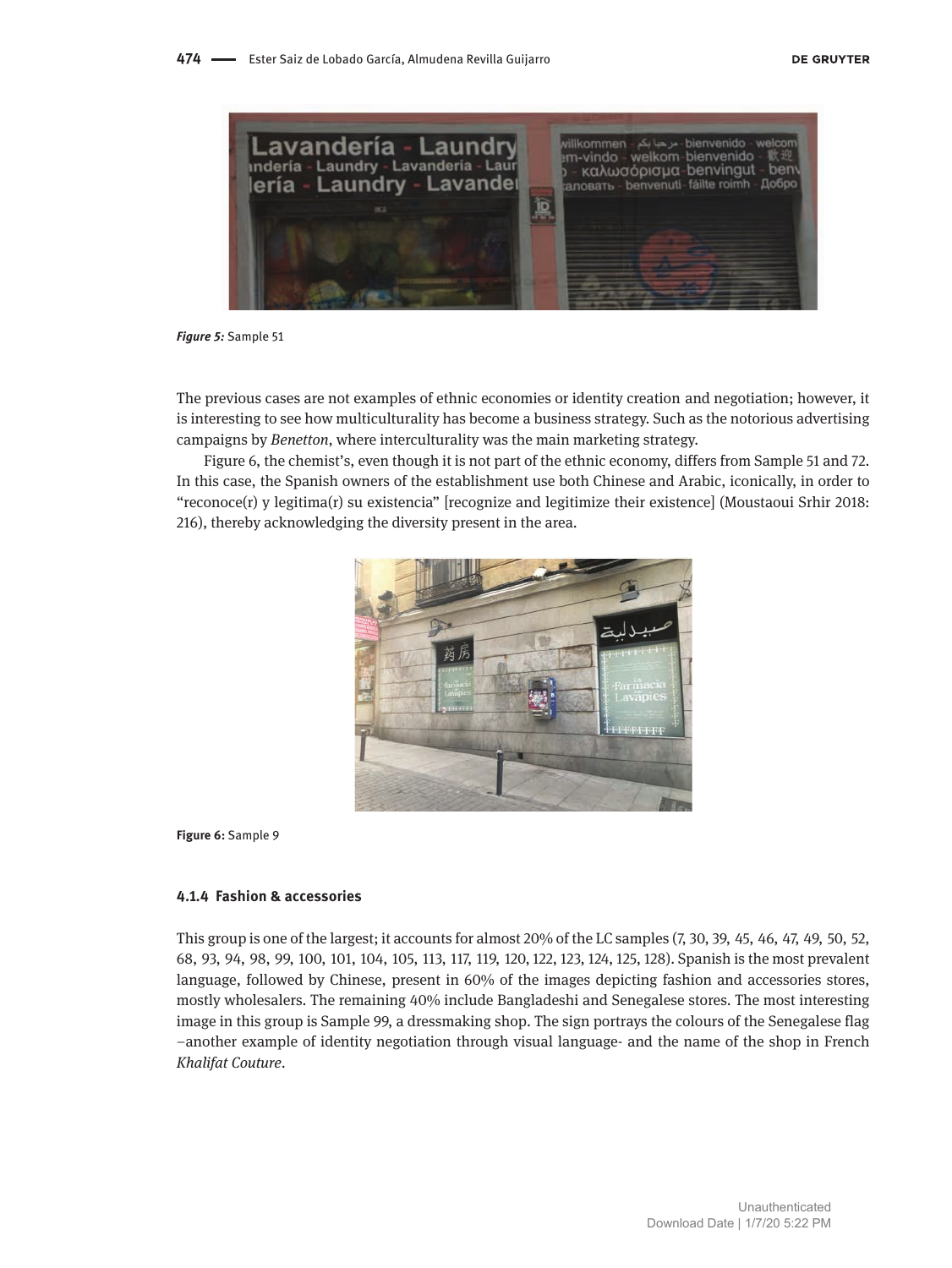

**Figure 7:** Sample 99

The name is very revealing: on one hand, it is in French, the official language of Senegal, one of its many colonial legacies; similar to what happens with shops from Latin America. On the other hand, the world *Khalifat* is extremely culturally bounded, since it refers to the territory governed by leaders who practise Islam, the most spread religion in Senegal.

#### **4.1.5 Hair and beauty products**

The following samples (4, 11, 13, 16, 23, 31, 71, 74, 76, 108, 110, 111, 118, 133, 137) correspond to businesses specialized in beauty products and cosmetics, as well as hairdresser salons. These are another example of ethnic economy focused on the newcomers, closely linked to the butcher's specialized in halal meat or the travel agencies.

Almost 90% of the samples include Spanish. In addition, several samples refer to different cultural and ethnic groups through geolocalization, for instance, in the case of Sample 74 (*cosméticos afrolatinos*, *americanos*, *europeos*) or Sample 76 (*afrolatino* and *amiricano*).

These businesses are key to understanding how superdiverse Lavapiés has become. The arrival of residents who come from many different parts of the world, and hence, belong to different races, has widened the concept of skin tone –in Spain, different shades of white, mostly -, and the exact same goes for hair products. All these shops have specific products to cover the new diversity present in the area.

Sample 4 is one of the few establishments in which Spanish does not appear. In this case, the Bangladeshi is the language used in the LL of this male hairdresser salon. The salon is clearly targeted to a very specific group and, in fact, the visual language is revealing: a picture of Shahrukh Khan –a famous Bollywood actor- as a business strategy.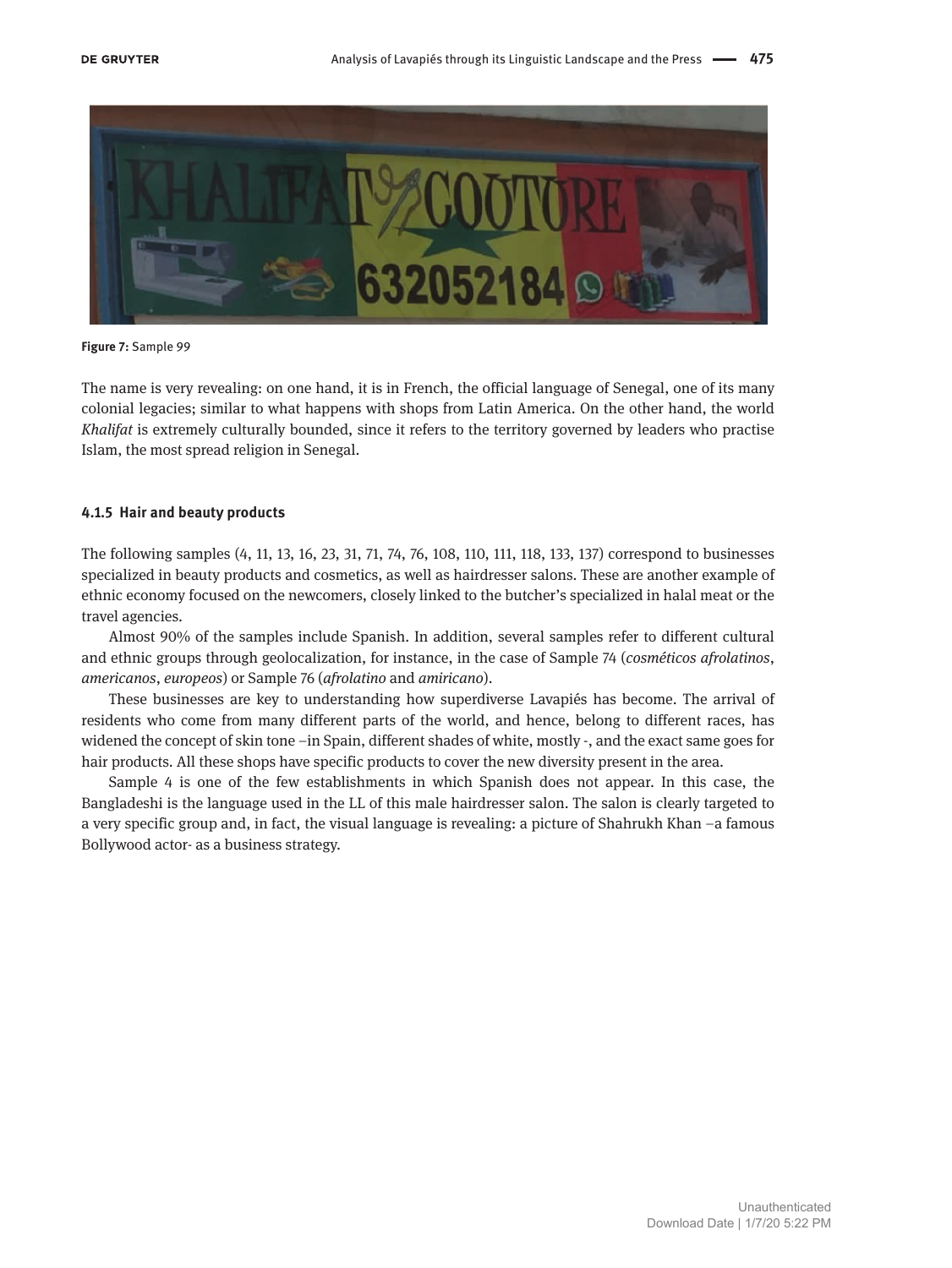

**Figure 8:** Sample 4

### **4.1.6 Restaurants**

This is the largest group of activities recorded in the Linguistic Cartography and accounts for 24% of the overall amount (Samples: 2, 3, 10, 19, 26, 36, 53, 58, 59, 60, 61, 62, 64, 65, 69, 75, 77, 79, 81, 83, 84, 85, 87, 88, 89, 91, 96, 97, 102, 106, 107, 109, 115, 132). The language that registers a larger number of repetitions is Spanish, present in 85% of the samples. Followed by Bengali, English, Italian, Arabic and Chinese.



#### **Figure 9:** Sample 60

A particular well-defined group of consumers visit these restaurants: the "diversity- seekers" (Blockland & Van Eijk, 2010). This group finds the interaction with members of different social backgrounds or cultures, positive and a learning experience. However, it is important to mention that this interaction does not usually translate into a higher level of social commitment. Therefore, this group of consumers can be directly linked to the gentrification process of the area. If one is to pay attention to the clientele in each of these restaurants, one will mostly find Spaniards and tourists, except in the cases of Italian and Senegalese establishments,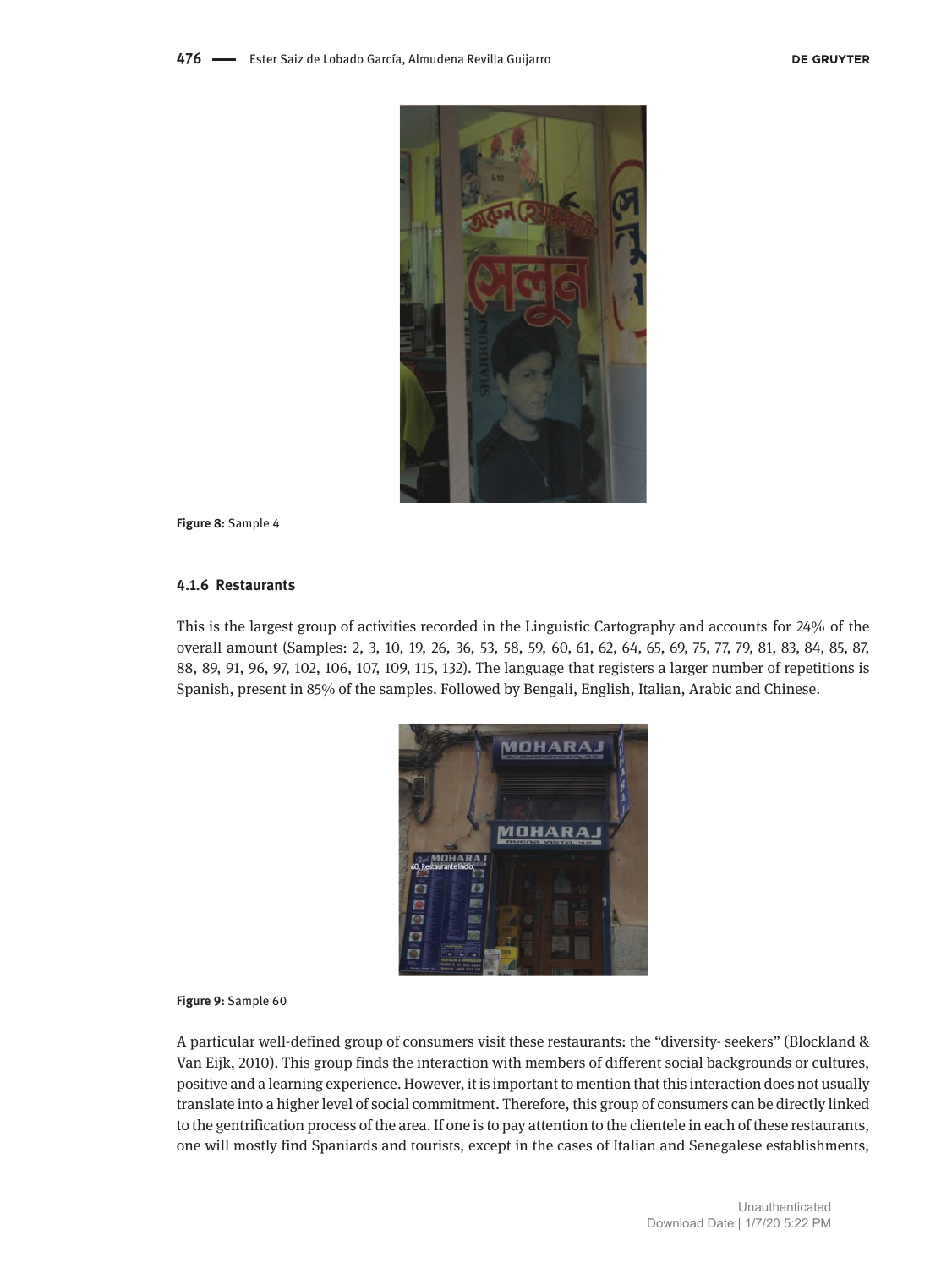which leads the researchers to believe that, in these specific cases, the food served is genuine and not accommodated to the local palate.

In this case, it is interesting to point out that Bengalis run most restaurants advertised as Indian. When asked about the reason for this in several establishments, the unanimous answer was that it is a marketing strategy, since Indian food is more famous than Bengali food –although the dishes are very similar. According to the census for the year 2016 –in which the images of the Linguistic Cartography were collected-, in the area of Embajadores, 2, 449 Bangladeshis were inscribed versus only 56 Indians.

A very popular event that, in turn, reflects once more how businesses use superdiversity and interculturalty as a marketing strategy is *Tapapiés*: Lavapiés' Intercultural Festival of Tapas and Music. Since *tapas* are little bites that go alongside a drink, it is an easy way to make sure that all bars and restaurants serving food can take part in the competition.

In fact, even the press corpus that is going to be analysed in this study echoes the event: "*Fusión de sabores y culturas en el Tapapiés más internacional*" [Fusion of flavours and cultures in the most international *Tapapiés*] (*ABC*, 19/10/17).

### **4.1.7 Craftwork shops**

Another type of business that proliferates in Lavapiés are craftwork shops that amount to 6.4% of the total (Samples: 18, 32, 33, 34, 37, 38, 112, 121, 135). These are ethnic economies, mainly focused on customers outside their cultural group. All the linguistic signs are in Spanish, and, since most shops sell Native American products, we can once more see the legacy from old colonial times, although this time, the footprint is Spanish and not French, as in the case of Figure 7, Sample 99.



**Figure 10:** Sample 38

In this specific case, as Guerra points out (2018: 135), *Asturkech* (Sample 38) would only be understood –by a Spaniard- as a combination of Asturias and Marrakech.

#### **4.1.8 Posters**

This group amounts to 4.3% of the total percentage (Samples: 14, 48, 63, 67, 82, 141). Only two are in Spanish: the first one (Sample 67) advertises an African concert; whereas the second one (Sample 141) informs about a demonstration against foreigner detention centres and calls for fellow citizens to take part in it. Samples 14 and 82 advertise two different festivities in Bengali and Sample 40 a social event, via a poster in Arabic. Finally, Sample 63 shows a poster in Arabic that has been ripped and, therefore it is illegible. Note that posters mostly address a specific cultural and linguistic group, not the general population.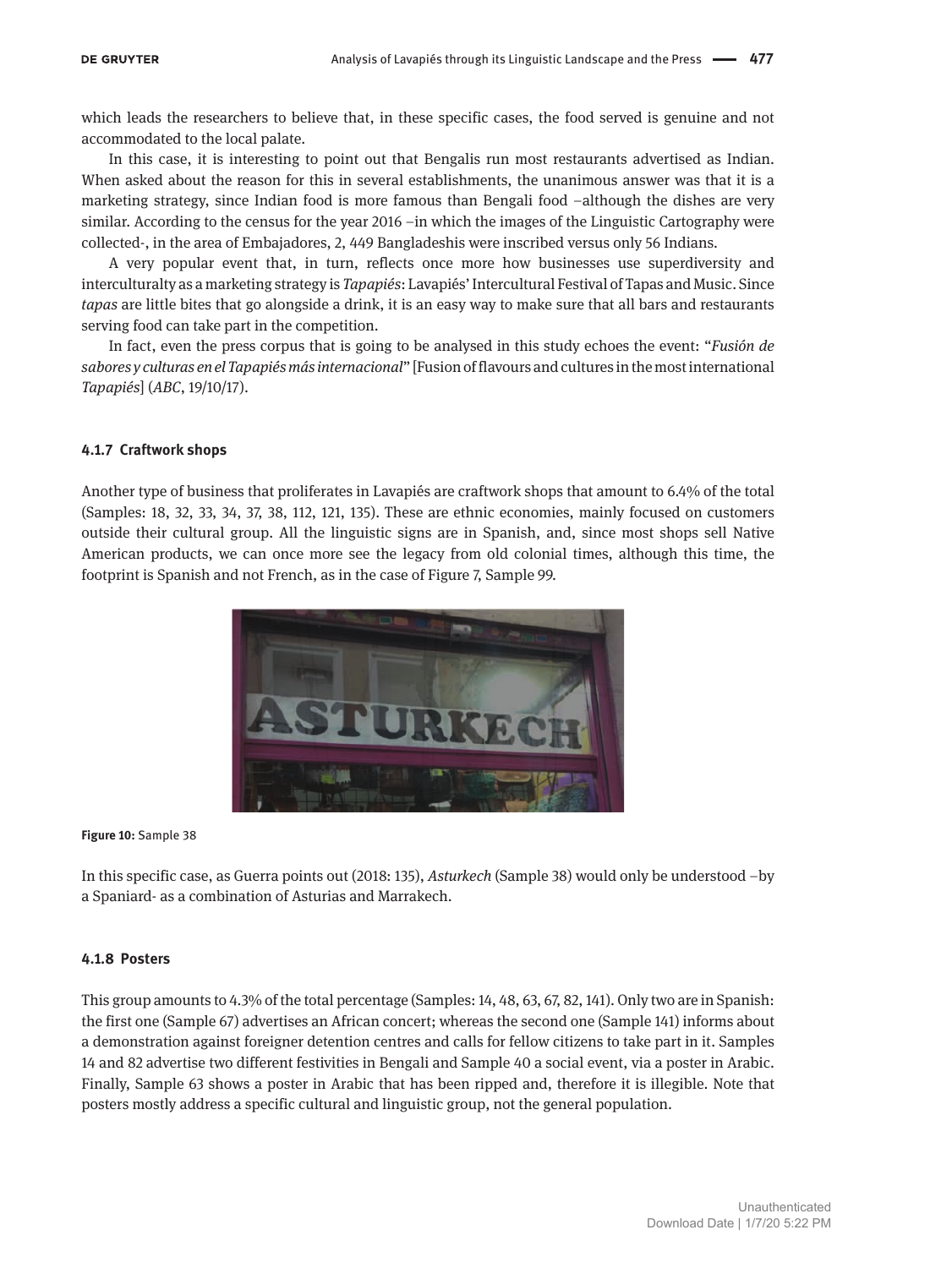

#### **Figure 11:** Sample 63

Sample 63 reflects how ephemeral these type of signs are. This is closely linked to the fact that they are bottom-up communication strategies, not issued directly by the authorities and, hence, not placed on billboards. In fact, they tend to use spaces illicitly to post their material.

#### **4.1.9 Graffiti**

Last, but not least, graffiti: 5.7% of the total activities registered in the LC (Samples: 5, 41, 42, 43, 44, 109, 139, 140). As discussed in previous sections, graffiti do not have the same constraints as official communication strategies, since they are, mostly, bottom-up communication strategies.

This first group of graffiti (Samples: 5, 109, 140, 42) comprises three graffiti with a combination of images and words. As seen in Figures 13, 14 and 15, the language of the text is not relevant, since the images are self-explanatory.



**Figure 12:** Sample 5

This Figure portrays a humanoid figure drowning in the sea, together with the legend: "Way to Europe" (English original). This graffiti protests against the death of immigrants who try to cross de Mediterranean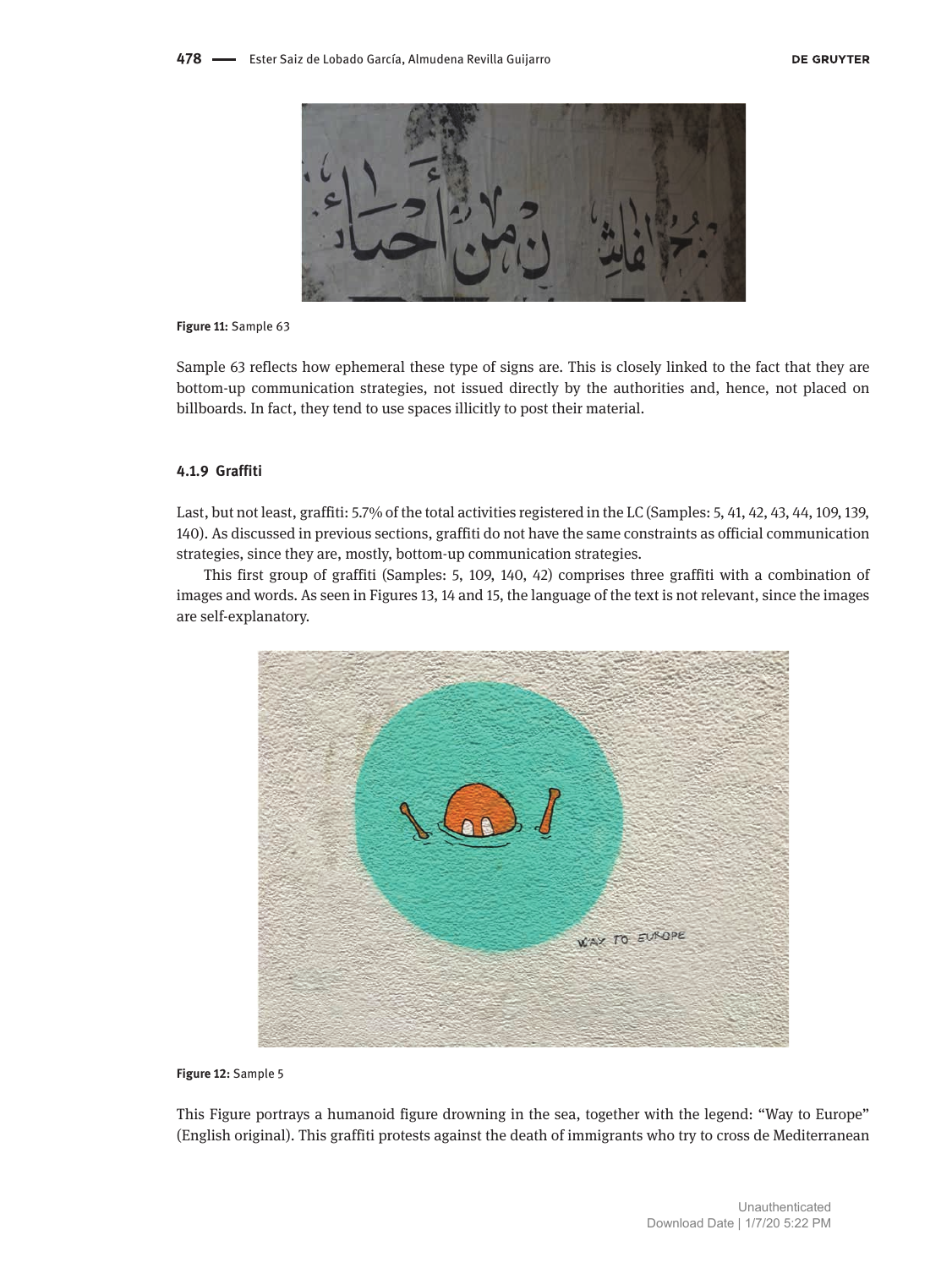from Africa and Asia every year and, by extension, against the European and national policies regarding this matter (Arango et al. 2018).



#### **Figure 13:** Sample 140

Sample 140 is a graffiti of the current Head of the Spanish State with the Joker's smile drawn on his face, accompanied by the text: "*Bienvenidos refugiados*" [Welcome Refugees]. Technically, he is a first generation Spaniard, since both his parents were refugees.



#### **Figure 14:** Sample 42

This stencil graffiti portraying the caravels used by Columbus on his way to America on a sea that seems to be crying, or perhaps bleeding, accompanied by the legend "*Nada que celebrar*" [nothing to celebrate]. This brings us back, once more, to colonization times, although, instead of conveying those traits by using Spanish or French – as discussed in Sections 4.1.4. & 4.1.7. – they do so by the means of transportation used to arrive to the New World. This graffiti has appeared several years in different locations, since, by definition, it has the advantage of being easy replicable.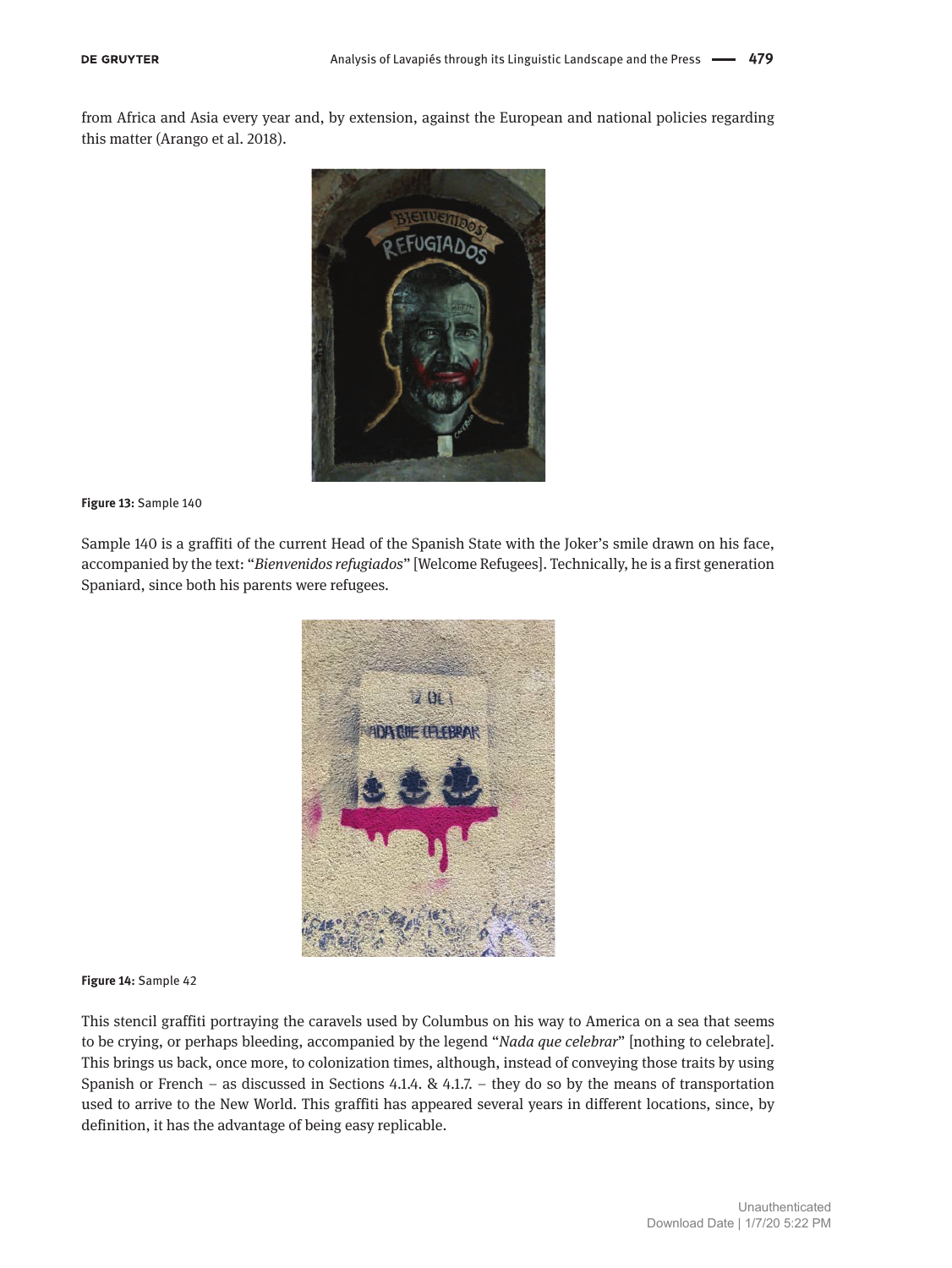Sample 109 only portrays a word: "*exilio"*. Even though it lacks an image, it has been included in the first group since it is a word easily understood in most languages and refers to the immigration process. This graffiti can be read from several different perspectives. The first one, of the newcomer who was banished from the country of origin; the second, of the Spaniard who has to emigrate in order to find a job, due to the country's economic situation. The third, of the neighbours who have to move out of the area due to the increase of prices, as a direct effect of the gentrification process.

This first group describes the entire immigration process from a critical bottom-up perspective: how the colonization process started –which increased the socio-economic differences between countries- the banishment of one's land, newcomers attempting to arrive in Europe and, finally, the first generation of Spaniards.

The second group includes three samples of text in Arabic, without images, which translate: Sample 41, "down with the world"; Sample 43, meaning is in the exile of meaning; Sample 44, "I write over the clouds my family's testament". These poetic sentences are an example of bottom-up communication; it is important to point out that specific linguistic community are the target of these messages, not the population at large.

The last group only includes one multilingual graffiti: Sample 139, located in the northern border of Lavapiés. This is the only graffiti that show signs of top-down communication masqueraded as bottom-up.

 $\mathbf{D}_{\text{fsel}_{\text{O}}_{\text{O}}}$ **SOMMES** 

#### **Figure 15:** Sample 139

Meaning that it was probably developed with some institutional support as a sign of how multiethnicity is now the norm in the area, not just the exception (Moustaoui Srhir 2018), either by the local trade associations or by the City Council as a measure to attract visitors to the area. The errors regarding the aliphatic script (Moustaoui Srhir 2018) – which are unnoticeable by the locals- the fact that it is not targeted to immigrants or a symbol of identity creation or protest, and its presence over time, make the researchers believe that is not an unauthorised drawing, therefore it is not entirely bottom-up.

The descriptive analysis of the Lavapiés' LC has shown that, 84.4% of the samples contain the Spanish language, as expected, since most businesses are targeted to the population at large (Garcés 2011). Actually, even though some activities linked to specific products –whether a plane ticket or *halal* meat-, groups – associations- or protest signs, are in languages other than Spanish, this is not the norm. Their presence merely hints at the complexity inherent to the internal dynamics of migrant enclaves (Torres Pérez 2008).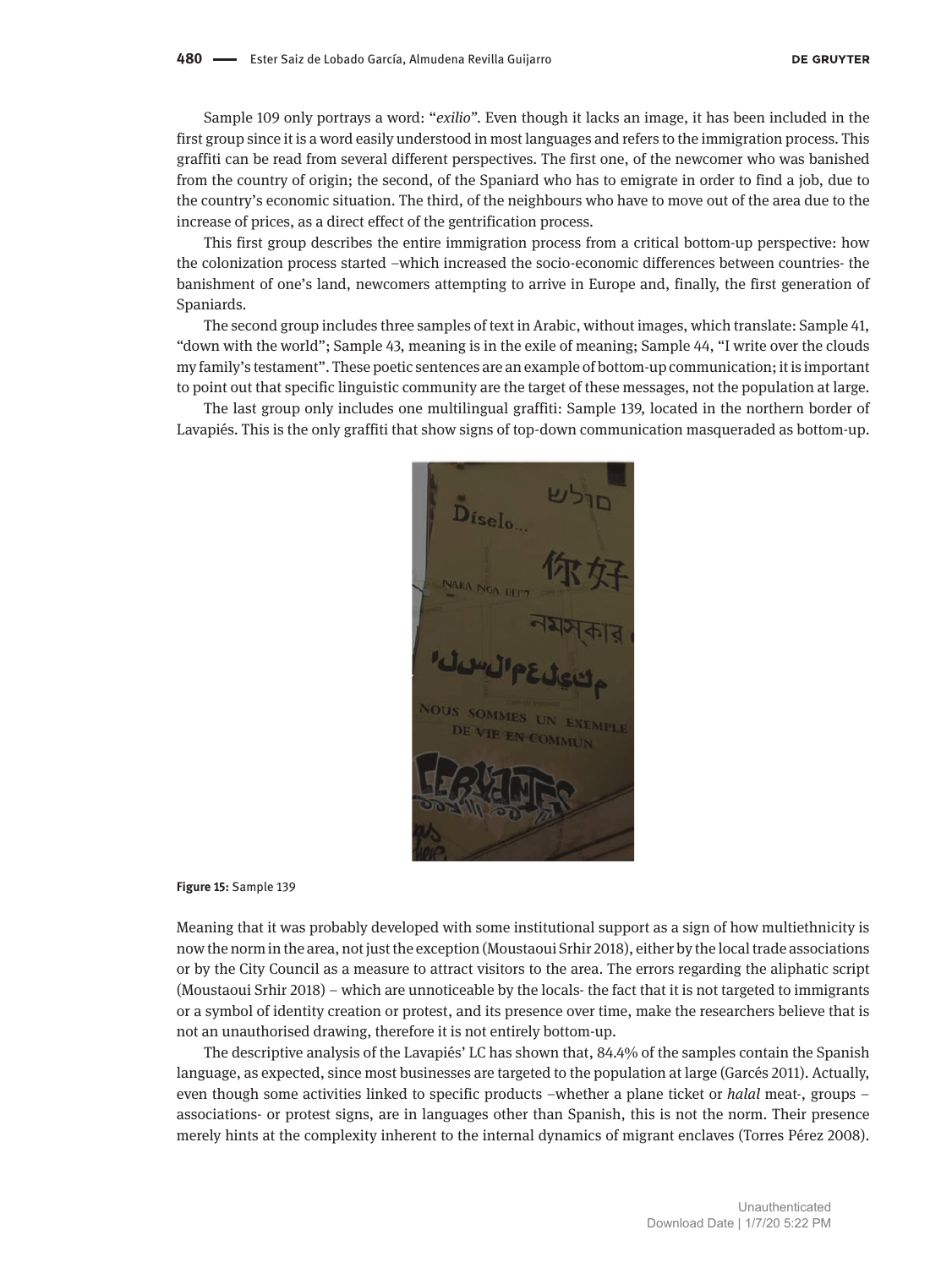However, none of this changes the fact that immigrants in Lavapiés, have been, for some years now, "potential generators of urban socio- economic development" (Rath 2017: 9).

Another key finding in this new urban development that has arrived hand in hand with the process of gentrification and of diversity-seekers are the marketing strategies that boost the businesses in the area by promoting Lavapiés' interculturality and superdiversity.

# **5 Immigration and the press**

The previous studies mentioned in Section 1 have proven that the press helps build the image of immigration and its context, mainly through stereotypes and prejudices (Gallego et al, 2009; Revilla, 2011), "que ayudan a las tipificaciones y [a las] categorizaciones" [that help classify and categorize] (Moreno, 2012, 19), and function as "elementos de regularidad" [regularity elements] (Evans-Pritchard 1961 in Moreno 2012: 19). The image projected by the media is key when shaping the attitude of the host country that, in turn, will be defined through the sociological characteristics of the agents involved (the press, for instance), as well as the social and economic context of the country or region (Cea D'Ancona & Valles 2011).

However, although the press can influence the readers, they will never be "totalmente subyugado(s) por el medio" [entirely subjugated by the media] (Peñamarín 1997: 26). Since the public is not a product of the press, they are both "se desarrollan en procesos mutuamente constructivos" [developed in mutually constructive processes] (Gonzalo Abril in Andrade 2013: 93).

Back in the eighties, the approach of the media towards immigration shifted slightly, due to the publication of manuals and style guides that recommend the media not to use discriminatory terms that can potentially generate conflict. These guidelines also suggest the use of positive stories or situations linked to immigration that narrate the coexistence between the locals and the newcomers in the host country (Israel Garzón 2006).

The UNESCO initiated this shift in approach through The International Principles of Professional Ethics in Journalism (1983), "representing 400.000 working journalists in all parts of the world". Both Principle III "The journalist's social responsibility" and Principle VIII "Respect for universal values and diversity of cultures" reflect guidelines that the media have not fully implemented. Following the lead of the UNESCO, several non-profit Spanish associations have also tried to modify how the press portrays immigration: *Manual de estilo sobre minorías* étnicas *del Colegio de Periodistas de Cataluña* [Style guide on ethnic minorities, by the Association of Catalonian Journalists]; *Manual recopilatorio de buenas prácticas periodísticas de Harresiak Apurtuz* [Good journalistic practice compilation, *Harresiak Apurtuz*]; *Guía práctica para periodistas: Igualdad de trato, medios de comunicación y comunidad gitana, Fundación Secretariado Gitano (FSG)* [Practical guide for journalists: equal treatment, mass media and the gypsy community, Gypsy Secretariat Foundation]; *Herramientas para un tratamiento mediático adecuado de la inmigración. Guía didáctica y propuesta de espacio web dirigida y coordinada por el Observatorio de la Diversidad en los Medios (MUGAK/SOS RACISMO)* [Tools for the adequate treatment of immigration in the media. Didactic guide and web proposal directed and coordinated by the Observatory of Diversity in the Media *(MUGAK/SOS RACISMO)*], to name a few. Their main aim is to erase stigmatization in the media discourse and, instead, promote a discourse committed to immigration and cultural diversity, key to creating a more inclusive society.

The following section will analyze how the press portrays immigration in Lavapiés: the particular geolocalization of the scene where the events contained in the corpus took place. We will then move on the comparison of the general corpus of Comunidad de Madrid (2010-2011), from here onwards, General corpus (Saiz de Lobado, 2015) and the corpus of Lavapiés (1999-2016). It is important to mention that the General corpus sheds a negative light on immigrants, who were portrayed as either victims or perpetrators and linked to illegal actions. Few news stories dealt with matters of social integration, or the daily lives and realities of these immigrants.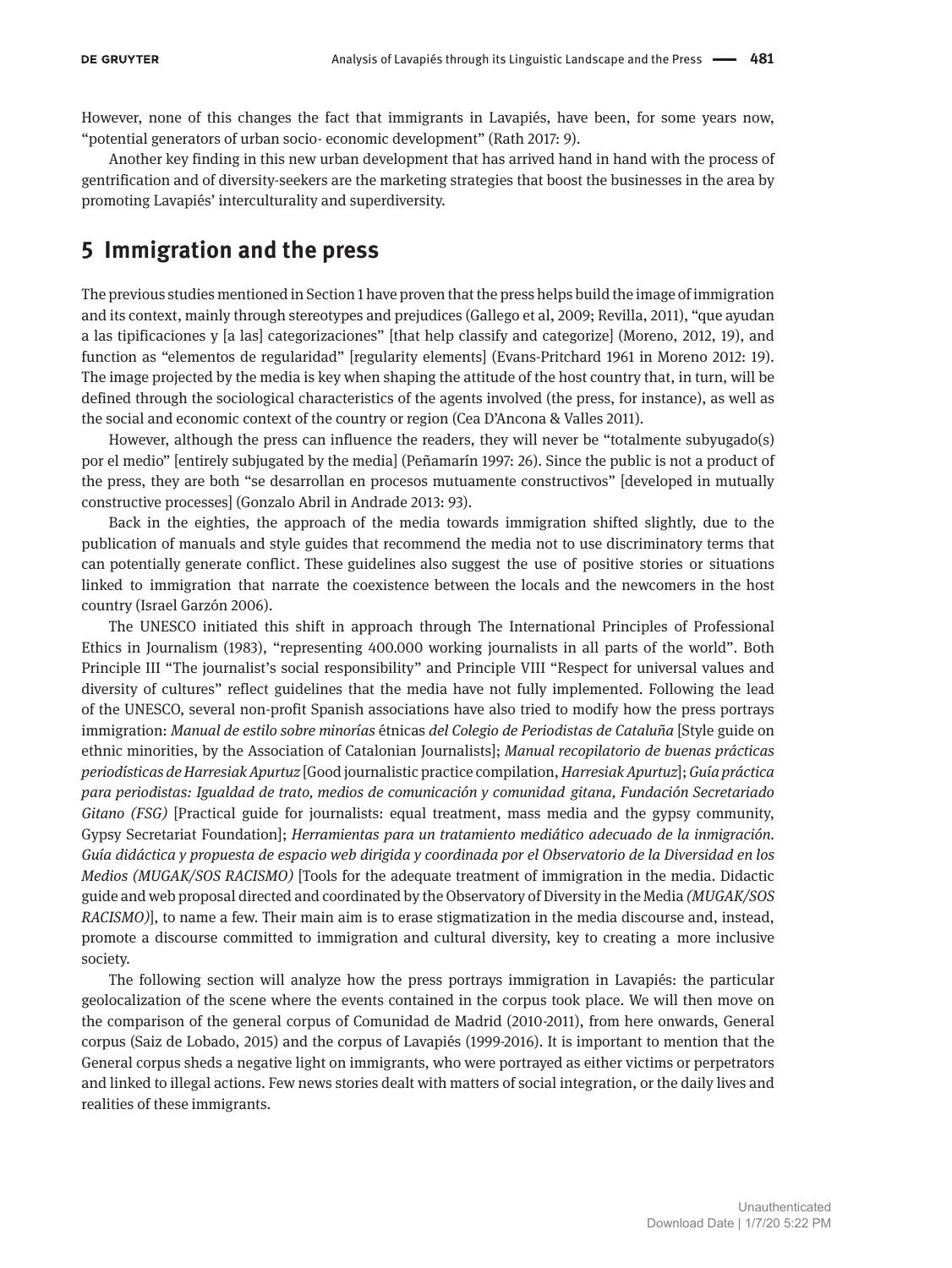### **5.1 Analysis of the press**

Lavapiés is portrayed as having a traditional multiethnic, as well as gentrified, image, depending on the sociological or journalistic stand: it can switch from a host neighborhood for the newcomers to a postmodern gentrified one. "Este pedazo de Embajadores se está aburguesando. Como Malasaña o Chueca antes, vive una eclosión cultural que ha atraído a profesionales liberales" [This chunk of Embajadores is becoming gentrified. Such as in has already been the case of Malasaña or Chueca, it is experimenting a cultural blooming that has attracted liberal professionals] ("Lavapiés, un señor barrio" [Lavapiés, quite the *barrio*], *El País,* 25/07/2014).

It is an area of contrasts, where many immigrants have settled down and have developed a sense of belonging towards the host neighborhood that, in order to become fully recognized needs to be acknowledged by the environment. This, in turn, will be reflected in the image portrayed by the media when reporting information linked to this particular area.

The press discourse makes a clear-cut difference among tourists, immigrants and neighbours ("Turistas, inmigrantes, vecinos... así es el barrio más multicultural de Madrid" [Tourists, immigrants, neighbours… this is the most multicultural neighbourhood of Madrid], in "Escenas diarias de Lavapiés" [Daily scenes in Lavapiés] *El País,* 13/07/2016). Therefore, establishing a metonymically originated duality that translates into us versus them (Van Dijk 2008, and Van Dijk 2010), through the nominalization and distortion of migrants. *Inmigrantes* seem to refer only to those who come from different parts of the world to improve their life standards, and exclude those who migrate within the same country. There is also a distortion of the term by their perceived socioeconomic standing: the country of origin of immigrants will always be linked to worse socioeconomic standards than those of Spain. The lemma *extranjero* [foreigner] does not present the same connotation, although, when pluralized into *inmigrantes* [immigrants] or *extranjeros* [foreigners], the generalization diminishes the subject's individual identity.

Another common negative metonymization presents immigrants as *sin papeles*, which indicates the invisibility of a person who has no rights, no protection and lives in extreme vulnerability (Casero Ripollés 2007). This nominalization appears 15 times in the General corpus (Saiz de Lobado, 2015) and 5 times in the corpus of Lavapiés.

The term *mantero* that has negative and pejorative connotations, originated, once more, as a metonimization of the seller of the illegal business *Top manta* or the street trading of counterfeit products. The term *top manta* is very interesting from a linguistic perspective, since it indicates the goods placed on top of a blanket, with strings attached in case the sellers need to fold it quickly, if the police shows up. Even though the RAE (Royal Spanish Academy) only includes *mantero* as the person who makes blankets, this new definition has quickly become widespread, and implies lack of safety and it is linked to illegality. Unfortunately, it helps create identity, since the people, mostly men, who are involved in this trade tend to be black Africans. As proof of the amount of immigrants now engaged in this type of trade, is the existence of a trade union of Madrid's *manteros* and *lateros* (immigrants who illegally sell cans of beer on the streets), that was created in 2008 and provide support to the newcomers ([http://manterosylaterosmadrid.org/\).](http://manterosylaterosmadrid.org/))

This corpus also presents an inclusive discourse of approval towards immigration, as the following examples show: "En una apuesta por integrar a los 'vecinos inmigrantes' que en los últimos años se han asentado en el corazón de Madrid" [In an effort to include 'immigrant neighbours' that in the past years have settled in the heart of Madrid] (*ABC*, 3-VIII-2000); "Vecinos de este barrio han tratado de impedir en las últimas semanas que detuviesen a un par de inmigrantes a los que les habían echado el guante" [In the last few weeks, member of this neighbours have tried to stop two immigrants being detained who had already been nabbed] ("Un manual antirredadas" [An antiraid manual], *El País,* 23/07/2011). "Vecinos de Lavapiés se enfrentan a la policía al proteger a un inmigrante" [Neighbours from Lavapiés confront the police to protect an immigrant] (*Levante,* 28/05/2012). These last episodes are related to the police raids that took place in Lavapiés after the 2012 Spanish Act on immigration was reinforced.

As we can see, this duality in the portrayal of immigrants in this area is strengthened throughout the corpus: on the one hand, some texts reflect an environment of unhealthy coexistence: "Y hablaban los vecinos (españoles) sobre los abusos de los inquilinos (inmigrantes) que no respetaban las mínimas condiciones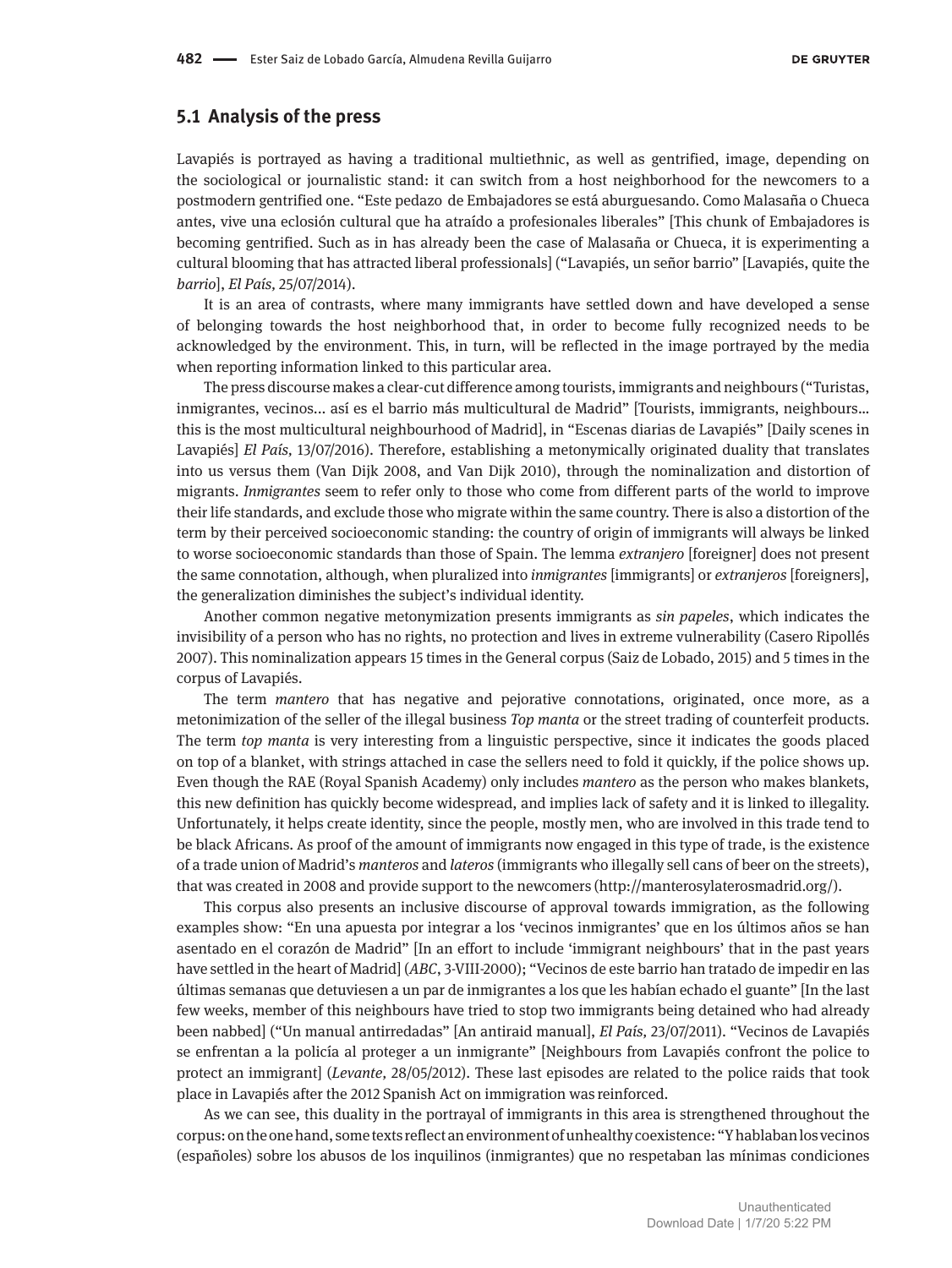de salubridad" [And the (Spanish) neighbours talked about the abuses by the tenants (immigrants) who did not respect basic health standards] *(Diario Información,* 7/09/2011). On the other hand, there are texts about inclusive coexistence thanks to neighbour associations: "Unos 30 grupos de vecinos trabajan por la convivencia con y entre inmigrantes" [Around 30 groups of neighbours are working towards coexistence with and among immigrants] (*El Mundo,* 21/05/2000).

This positive or negative polarization of the information comes from the coexistence in the same space of groups who belong to different nationalities. According to their editorial approach, the newspaper will then choose not only which side to reflect, but a specific genre as well, in order to convey the information. Each of the genres offers a different vision of the events, since they each allow for a different structure of the accounts.

News stories are the genre with a higher degree of representation in the corpus and provide several sociological variables that are sometimes linked to the nationality of the subjects who are involved in the events, particularly in the early years of the corpus: "Muere el inmigrante magrebí apuñalado el sábado en Lavapiés" (*El País,* 19/08/2002) [Maghrebian immigrant dies after stabbing in Lavapiés on Saturday]; "Los inmigrantes chinos pagan fortunas en efectivo por locales comerciales en Lavapiés" [Chinese immigrants pay fortunes in cash for shops in Lavapiés] (*El País,* 16/06/2003). These apparently subtle traits can lead to a new discursive racism (Van Dijk 2005). Others portray immigrants as *verdugos* [executioners] or *víctimas*  [victims] of *persecución policial* [police persecution] and *redadas* [raids], related to police or legal matters. Those that refer to cultural or social matters (regulation and assistance to immigration) turn the subjects into direct participants in the life of the *barrio* and, hence issue a more inclusive discourse.

The second type of genre, which includes articles and interviews, brings the reader closer to stories in which migrants have overcome adversity and have less presence in the corpus of Lavapiés than news stories. For instance: "Desmontando los peores mitos sobre la inmigración" [Dismantling the worst myths on immigration] *(La Vanguardia,* 10/04/2015), making the reader empathize with the subject: "Omar es un joven senegalés que llegó a España hace años como muchos otros inmigrantes africanos: cruzando el estrecho en un peligroso viaje en patera. […] Su gran memoria le permite retener cifras, nombres y textos complejos que recita en las obras que representa junto a su grupo del multicultural barrio de Lavapiés" [Omar is a young Senegalese who arrived to Spain several years ago as many other African immigrants: crossing the Strait on a very dangerous journey aboard a boat. […] His great memory allows him to retain figures, names and complex texts that he then recites in the plays he performs with his multicultural Lavapiés theater group]. Articles and interviews, which are more elaborated genres than news stories, take into account the precedents and contexts surrounding the events and their sources are the subjects of the informative piece. Therefore, the content of these genres tend to mitigate the variables that link immigration to the criminalization of the individual that, in turn, can lead to racism in the neighbourhood.

Journalism has proven, once more, to be a system that classifies reality through the choice and the assessment of the information, influenced as well by news relevance and current affairs (Aguinaga 2001).

In order to compare both corpora –seen Section 3.2.- the news stories, articles and interviews have been classified according to their assessment: positive, negative or neutral.

As we can see from Table 2, the observed results on the assessment of the news between both corpora are diametrically opposed.

#### **Table 2:** Corpora

| Lavapiés (n=236)          | General (n=287)           |
|---------------------------|---------------------------|
| Positive assessment 49.1% | Positive assessment 31.4% |
| Negative assessment 36.8% | Negative assessment 49.1% |
| Neutral assessment 13.9%  | Neutral assessment 19.5%  |

The number of positive news is almost 18 points higher in the corpus of Lavapiés, whereas the higher percentage of negative assessments is present in the General corpus, as expected.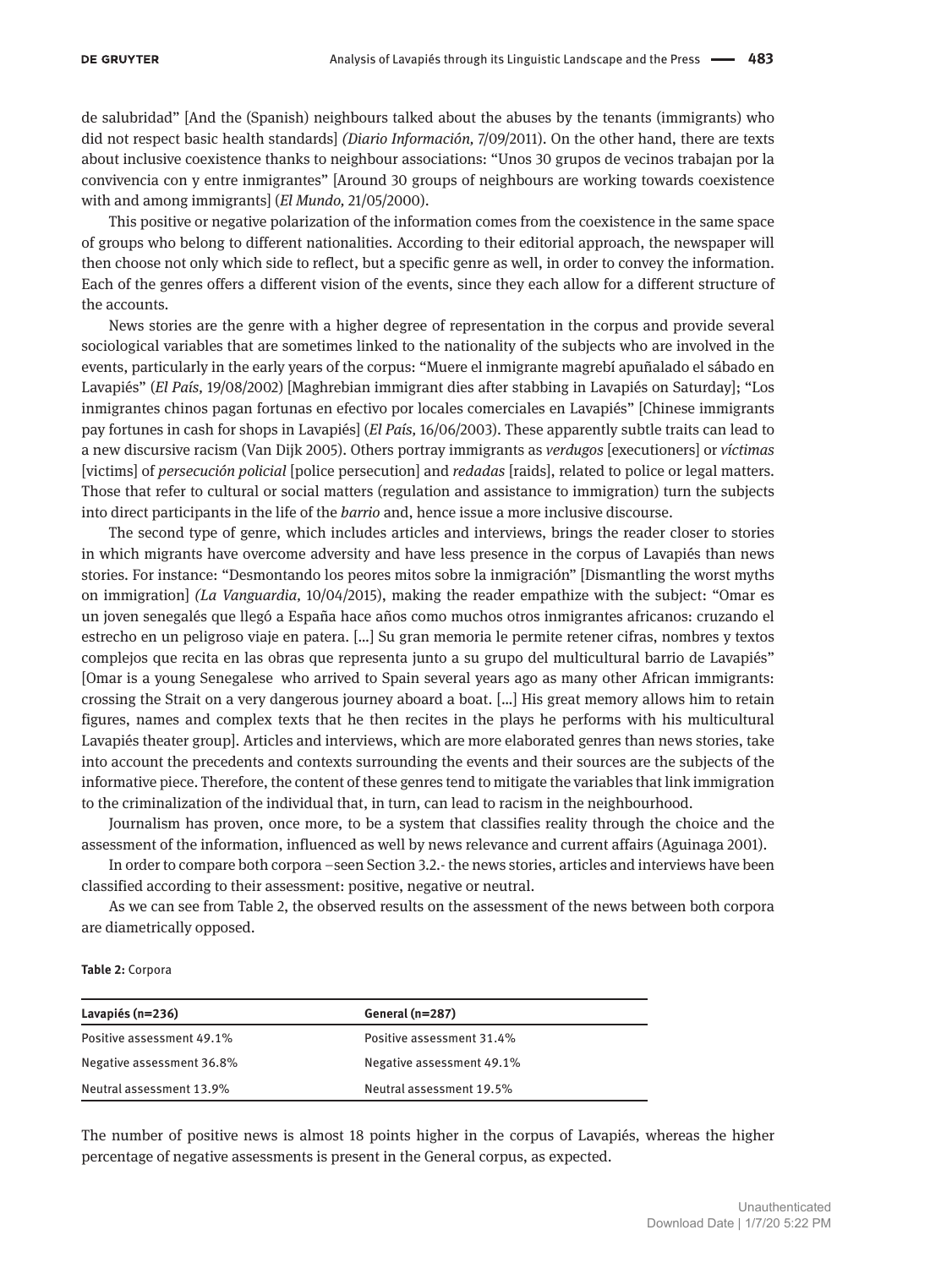The observed results led to the search of correlations or associations between the variables to verify the trend presented by the observed frequencies. The results obtained from the contingency table  $\chi^2$  test (p-value < 0.05) between the variables show that there is a correlation between the General corpus and news with a negative assessment of the main event (adjusted residuals value= 2.7) and the corpus geolocalized in Lavapiés with a positive assessment of the event (adjusted residuals value= 4.1). The strongest relation in the study -as seen from the value of the adjusted residuals- is between the corpus of Lavapiés and the positive assessment of the news in which the information is contained, in turn validating the hypothesis that the geolocalized corpus sheds a more positive light on immigration.

## **6 Conclusions**

As mentioned in Section 3, the main objective of this paper is to carry out an exploratory analysis of superdiversity in Lavapiés through two complementary methodologies that have helped draw a comprehensive picture of immigration in this territory. On the one hand, the first methodology involved the study of intercultural traits, identity construction and negotiation, through the analysis of a corpus of images that captures the LL of Lavapiés, in order to unveil "the linguistic dynamic, as a symbolic representation of the power relations and statutes of the various players in the field (…)" (Guilat 2016: 173). On the other hand, the second one studied how the press shapes the social mental imaginary of the population at large (Cea D'Ancona & Valles 2011), through the analysis of a corpus containing news related to immigration and geolocalized in Lavapiés. This corpus was then compared to the General corpus, which acted as a control group, in order to analyse if the corpus of Lavapiés presented differences in the portrayal of immigration.

In fact, these two methodologies represent both sides of the coin in terms of communication: the samples contained in the LL -if we were to look at the entire picture, not the specifics- are linked to bottom-up communication strategies; whereas the press, which can be considered an institution, would be linked to top-down communication strategies. In this case or context, both strategies are developed in mutually constructive processes. Therefore, the combined analysis will reflect a more complete picture of the population readjustment process in the area. The use of information technology has played a key role when collecting the samples and processing data, since gathering both image and text corpora is an arduous and time- consuming task that has been speeded up and simplified thanks to the use of smartphones to record the LC and to the use software such as: Knightlab, SPSS, or Factiva.

As seen in Section 4.1., the analysis of the LC has unveiled several relevant conclusions. Most business activities target the population at large, therefore the Spanish language is present in 84.4% of the samples. These commercial activities have been divided into three groups: ethnic economies run by and specifically targeted at immigrants, which provide specific products and services, such as *halal* meat, hairdresser products and salons or travel agencies (see Sections 4.1.1, 4.1.2. and 4.1.5.). Others, the least common and not part of ethnic economies, owned by locals who use a multilingual signs in order to acknowledge and welcome diversity (see Figure 6). Finally, those businesses that are not ethnic economies, neither want to address the newcomers: they simply use multilingualism and multiculturalism as a marketing strategy (see Figure 5).

Non-commercial activities recorded in the LC include posters and graffiti. The first group addresses specific cultural and linguistic groups, whereas the graffiti collected are targeted at the population at large, and are bottom-up communication strategies, largely of a critical nature. However, it is worth pointing out that Sample 139 (see Figure 15) reflects a top-down strategy, although masqueraded as bottom-up, since it is a commercial graffiti and not an unauthorised sign of protest.

This study is easy to replicate and has also proven to be a valuable activity for students to develop intercultural awareness. The ephemeral character of the LL is both an inconvenience and an advantage for the researchers, since the socio-economic environment of these dynamic areas can rapidly change, providing new information directly spurring from the source, but making the updating of the databases very complex, since each sample should be linked to a particular date and location.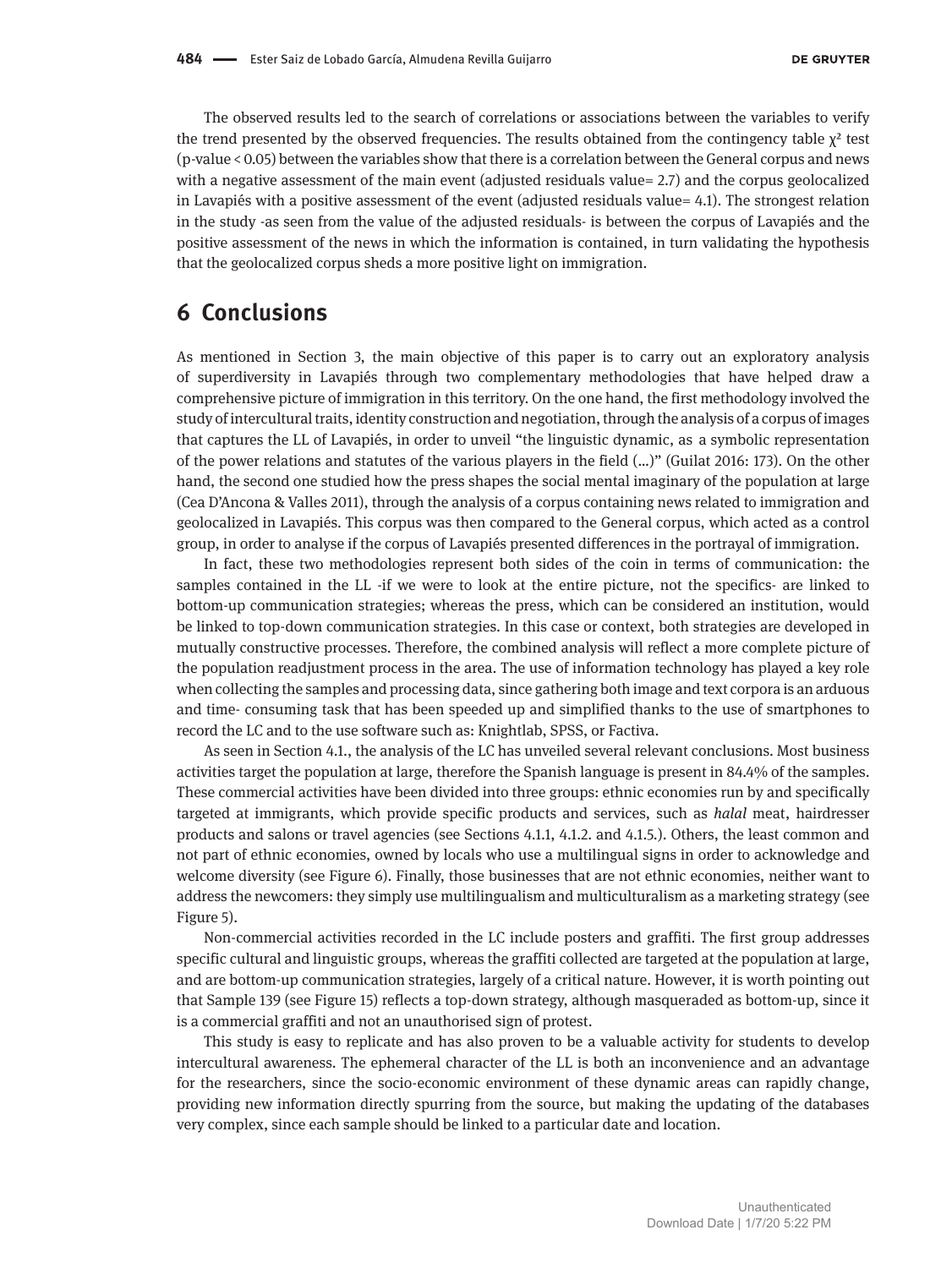The analysis of and comparison between the corpus of Lavapiés and the General corpus (see Section 5.1.) has confirmed the hypotheses that the news contained in the geolocalized corpus present a more lenient –or less negative- discourse on immigration. Positive news present a significant correlation with the corpus of Lavapiés, whereas negative news present a strong correlation with the General corpus. The news stories, articles and interviews act as containers of information, therefore, their assessment is key to determining the context in which information on immigration is present. The analysis has unveiled as well that, unfortunately, the initiatives developed in order to shift how the press portrays immigration do not seem to be fully enforced. Even in the corpus of Lavapiés we still find negative metonymizations such as *sin papeles* or *manteros*, the clear-cut difference between immigrants and foreigners, as well as the use of the nationality of the subject –when it is not relevant to the event. These metonymizations reveal culturally bound lexical units that introduce the reader to the mental imaginary of the Spanish society on immigration (Saiz de Lobado 2015).

Finally yet importantly, both analyses have unveiled an interesting result regarding the process of superdiversity development in Lavapiés: the process of gentrification.

Festive and commercial expressions of cultural diversity are gaining popularity in (…) Europe's gateway cities. The fact that they attract the attention of mass tourists and have become economically significant underscores the emerging connections between the new service knowledge economy, and immigrants as potential generators of urban socioeconomic development (Rath 2017: 3).

This last quote only reflects, once more, the complexity of the area, where locals, immigrants, tourists and diversity-seekers meet; where interculturality and multilingualism have become marketing strategies that value diversity and have turned this *barrio castizo* into a gentrified and globalized area.

**Acknowledgments:** Miguel López Lago for his proofreading and editing support; Ángel Fernández Ph.D.; Doaa Samy Ph.D.; Students: María Martínez, Macarena Dueñas, Vanessa Alamedas, Paloma Álvarez, Pablo Llamas, Lucia Caccialupi, Valeria Tozzi & Rais Ben Khelil. IN.MIGRA2-CM Project.

#### **Abbreviations.**

Linguistic Landscape: LL , Linguistic Cartography: LC

# **References**

Aldrey, José Antonio, Alejandro López. 2013. Envejecimiento e inmigración en los espacios urbanos españoles. Un análisis a escala municipal. *Contexto: Revista De La Facultad De Arquitectura Universidad Autónoma De Nuevo León 7(7).* 31-41.

Andrade del Cid, Patricia. 2013. La democracia en el espacio público mediático. *Global Media Journal México* 6 (12). 91-100. Arango, Joaquín, Ramón Mahía, David Moya, Elena Sánchez-Montijano (eds.). 2018. Inmigración y asilo, en el centro de la arena política. *Anuario CIDOB de la Inmigración*, 14-21.

Ayuntamiento de Madrid (2018). https:/[/www.madrid.es/portal/site/munimadrid](http://www.madrid.es/portal/site/munimadrid) (05.10.2018).

- Bac, Marta. The best of the barrios. *Time Out,* 13th October 2014. https://[www.timeout.com/madrid/things-to-do/the-best-of](http://www.timeout.com/madrid/things-to-do/the-best-of-the-barrios-lavapies)[the-barrios-lavapies](http://www.timeout.com/madrid/things-to-do/the-best-of-the-barrios-lavapies) (10.10.2018).
- Bañón Hernández, Antonio Miguel, María Espejo Muriel, Bárbara Herrero Muñoz-Cobo, Juan Luis López Cruces (eds.). 2016. *Oralidad y análisis del discurso. Homenaje a Luis Cortés Rodríguez,* 123-139. Almería: Editorial Universidad de Almería.
- Barni, Monica, Carla Bagna. 2016. 1 March- 'A day without immigrants': the Urban Linguistic Landscape and Immigrant's Protest. In Robert Blackwood, Elizabeth Lanza & Hirut Woldermariam (eds.), *Negotiating and contesting identities in Linguistic Landscapes*, 55-70. Great Britain: Bloomsbury.
- Ben-Rafael, Eliezer, Elana Shohamy, Muhammad Amara, Nira Trumper-Hecht. 2006. Linguistic Landscape as symbolic construction of the public space: The case of Israel. *International Journal of Multilingualism* 3(1). 7–30.
- Bernier, Enrique, Amanda Hidalgo, Germán Palomo. 2018. The gentrification process at Lavapies Neighborhood. *Journal of Tourism and Heritage Research* 1(3). 41-70.
- Blackwood, Robert, Elizabeth Lanza, Hirut Woldermariam (eds.). 2016. *Negotiating and contesting identities in Linguistic Landscapes*. Great Britain: Bloomsbury.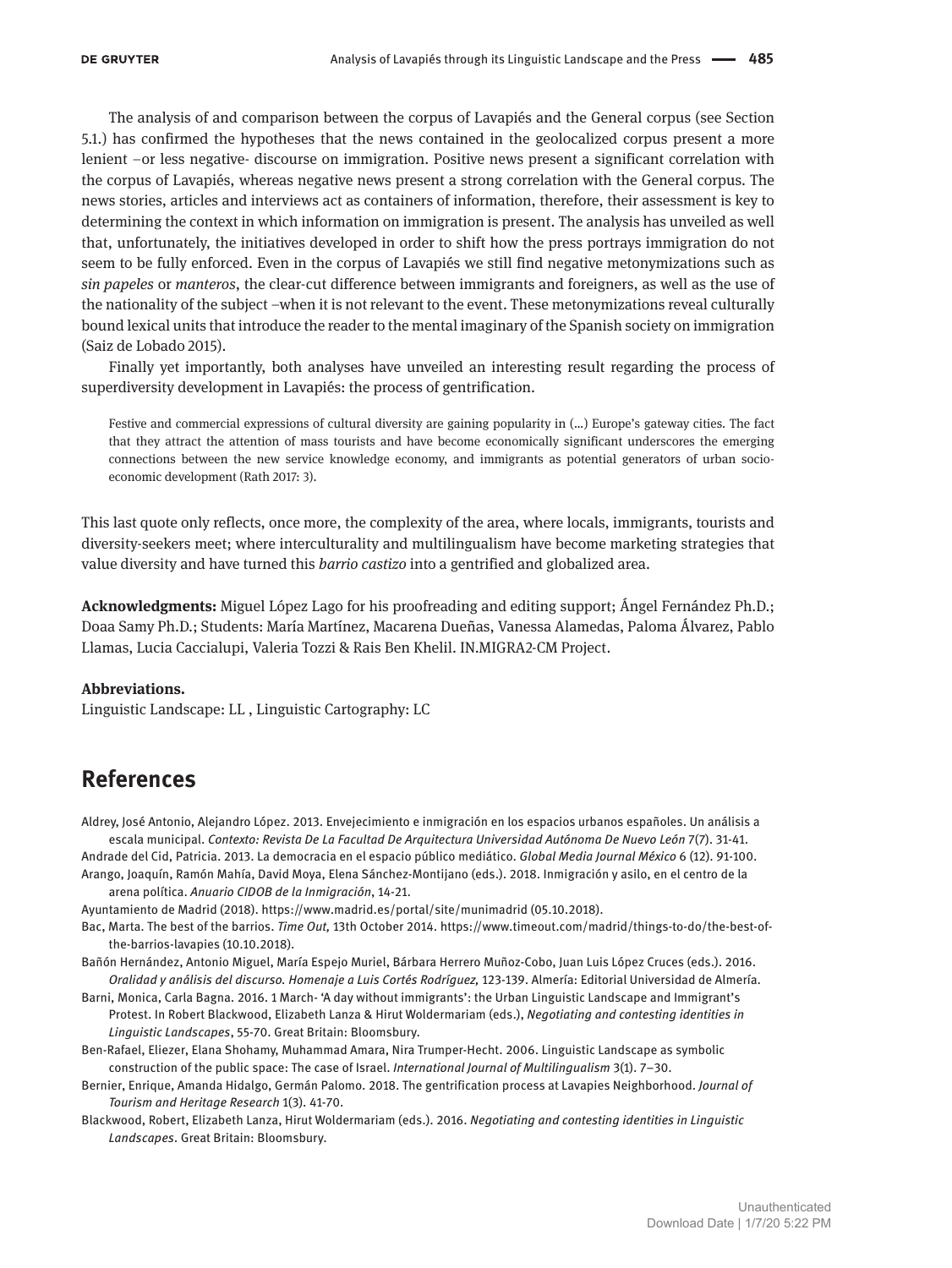- Blockland, Talja, Gwen Van Eijk. 2010. Do People Who Like Diversity Practice Diversity in Neighbourhood Life? Neighbourhood Use and the Social Networks of 'Diversity- Seekers' in a Mixed Neighbourhood in the Netherlands. *Journal of Ethnic and Migration Studies* 36(2). 313-332.
- Blommaert, Jan. 2013. *Ethnography, superdiversity and linguistic landscapes: Chronicles of complexity*. Great Britain: Short Run Press.
- Calvi, Maria Vittoria, Giovanna Mapelli, Milin Bonomi (eds.). 2010. *Lingua, identità e immigrazione: Prospettive interdisciplinari*. Milano: Franco Agneli.
- Calvi, Maria Vittoria, Irina Bajini, Milin Bonomi (eds.). 2014. *Lingue migranti e nuovi paesaggi*. Milano: LED.
- Calvi, Maria Vittoria. 2016. La oralidad en el paisaje lingüístico latinoamericano en Milán. In Bañón Hernández, Antonio Miguel, María Espejo Muriel, Bárbara Herrero Muñoz- Cobo & Juan Luis López Cruces (eds.), *Oralidad y análisis del discurso. Homenaje a Luis Cortés Rodríguez,* 123-139. Almería: Editorial Universidad de Almería.
- Calvi, Maria Vittoria. 2018. Español e italiano en el paisaje lingüístico de Milán ¿Traducción, mediación o translanguaging? *Lingue e Linguaggi* 25. 145-172.
- Carrasco, Raquel, Carolina Ortega. 2006. Inmigración y mercado de trabajo. *Federación De Cajas De Ahorros Vasco-Navarras*  13. 113-129.
- Casero Ripollés, Andreu. 2007. Inmigración e ilegalidad: la representación mediática del "otro" como problema. *Cultura,*  lenguaje y representación: revista de estudios culturales de la Universitat Jaume I 4. 33-47.
- Casilda Cabrerizo Sanz, Azucena Klett & Pablo García Bachiller. 2015. De alianzas anómalas a nuevos paisajes políticos. Madrid, Lavapiés y otras geografías de lo común. *URBS. Revista de Estudios Urbanos y Ciencias Sociales* 5(2). 163-178. Castells, Manuel. 2010. *Comunicación en la era digital*. Madrid: Alianza Editorial.
- Castillo Lluch, Mónica y Daniel M. Sáez Rivera. 2011. Introducción al paisaje lingüístico de Madrid. *Lengua y Migración*, *3*(1). 73-88.
- Cea D'Ancona, María Ángeles, Miguel S. Valles. 2011. *Evolución del racismo y la xenofobia en España: Informe 2011*. Madrid: Subdirección General de Información Administrativa y Publicaciones. [http://goo.gl/qSoCXy \(](http://goo.gl/qSoCXy)17.04.2015).
- CIS (2018). [http://www.cis.es/cis/opencms/ES/index.html \(10.10.2018\).](http://www.cis.es/cis/opencms/ES/index.html(10.10.2018))
- Coulmas, Florian. 2009. Linguistic landscaping and the seed of the public sphere. In Elena Shohamy and Durk Gorter (eds.), *Linguistic Landscape: Expanding the Scenery*, 13-24. New York and London: Routledge.
- De Aguinaga, Enrique. 2001. Hacia una teoría del periodismo. *Estudios sobre el Mensaje Periodístico* 7. 241-255.
- De la Dehesa, Guillermo. 2008. *Comprender la inmigración*. Madrid: Alianza Editorial. Edwards, Eva, Carmen Pérez. Estudios Urbanos- Espacio de Interdisciplinariedad. In: V Simposio Internacional de Estudios Generales. Red Internacional de Estudios Generales (RIDEG), 6-8 November 2013, Río Piedras, Puerto Rico.
- Escuela de Periodismo UAM. Lavapiés es casi la ONU. El País, 28th June 2016. https://elpais.com/elpais/2016/06/23/masterdeperiodismo/1466689469\_622277.html (11.10.2018).
- Fundación Secretariado Gitano. 2010. *Guía práctica para periodistas: Igualdad de trato, medios de comunicación y comunidad gitana.* Madrid: Fundación Secretariado Gitano (FSG).
- Garcés, Alejandro. 2011. Comercio inmigrante y economías étnicas: síntesis y críticas de los debates vigentes. Polis. Revista Latinoamericana 29. https://journals.openedition.org/polis/1928
- Gibbs, Raymond, Jennifer O'Brien. 1990. Idioms and Mental Imagery: The Metaphorical Motivation for Idiomatic Meaning. *Cognition* 36(1). 35-68.
- Gómez, Elena, Luis Guerra. 2011. Exclusión e integración: manifestaciones (des)corteses en la construcción de la imagen de la inmigración en la prensa digital española. *Anuario de estudios filológicos* 25. 65-84.
- Guerra, Luis, Elena Gómez. 2010. El discurso periodístico sobre la inmigración: algunos ejemplos. In Maria Vittoria Calvi, Giovanna Mapelli & Milin Bonomi (eds.), *Lingua, identità e immigrazione: Prospettive interdisciplinari*, 163-172. Milano: Franco Agneli.
- Guerra, Luis. 2011. El discurso periodístico sobre la inmigración latinoamericana en España: el corpus de noticias Inmigra. *Lengua y Migración* 1. 33-52.
- Guerra, Luis. 2018. El paisaje lingüístico desde la lingüística perceptiva. *Lingue e Linguaggi* 25. 124-143.
- Guilat,Yael. 2016. Redefining the public space as a semiotic resource through Institutional Art events: the Bat Yam Biennale of Landscape Urbanism as a LL case study. In Robert Blackwood, Elizabeth Lanza & Hirut Woldermariam (eds.), *Negotiating and contesting identities in Linguistic Landscapes*, 55-70. Great Britain: Bloomsbury.
- Halliday, Michael. 1972. *Towards a Sociological Semantics.* Urbino: Centro Internazionale di Semiotica e di Linguistica.
- Instituto de Estadística. 2016. *Población extranjera. Padrón anual 2016.* Madrid: Comunidad de Madrid. [http://www.madrid.](http://www.madrid.org/iestadis/fijas/estructu/demograficas/padron/pc16ext.htm) [org/iestadis/fijas/estructu/demograficas/padron/pc16ext.htm](http://www.madrid.org/iestadis/fijas/estructu/demograficas/padron/pc16ext.htm) (09.09.2018).
- Instituto Nacional de Estadística. 2013. *Estudio de Proyección de la Población de España a Corto Plazo 2013-2023.* https:// [www.ine.es/prensa/np813.pdf](http://www.ine.es/prensa/np813.pdf)
- Israel Garzón, Estrella. 2006. La inmigración en clave periodística. *Chasqui. Revista Latinoamericana de Comunicación* 93. 22-29. doi:<http://dx.doi.org/10.16921/chasqui.v0i93.216>
- La Quimera (2013)*.* Centro social reokupado y autogestionado la Quimera de Lavapiés. https://[www.facebook.com/laquimera](http://www.facebook.com/laquimeradelavapies.csoa/(07.10.19))[delavapies.csoa/ \(07.10.19\)](http://www.facebook.com/laquimeradelavapies.csoa/(07.10.19))
- La Tabacalera de Lavapiés. 2018. [http://latabacalera.net/ \(](http://latabacalera.net/)07.02.19)